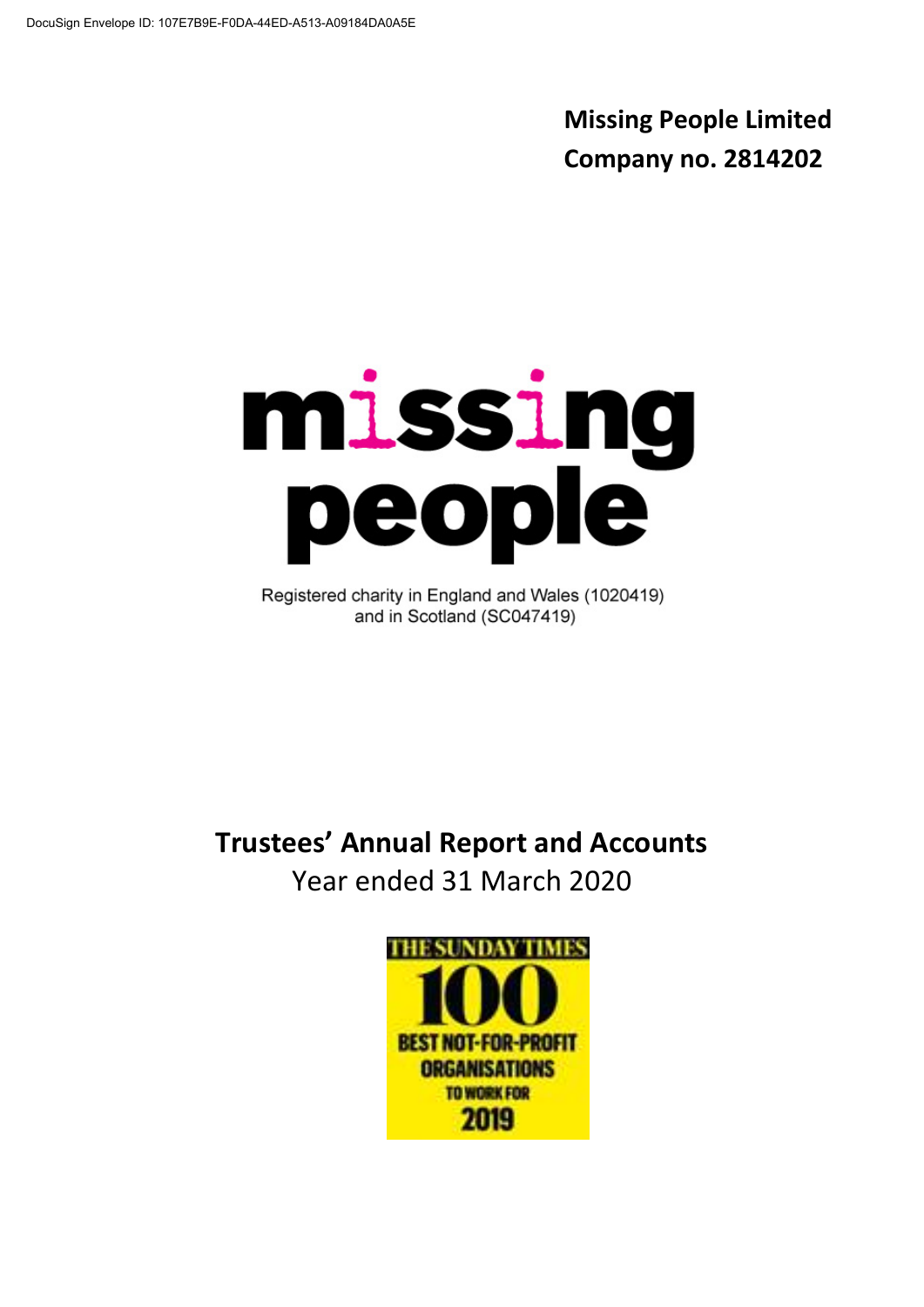# **Contents**

| Independent auditor's report to the members and trustees of Missing People Limited 16 |  |
|---------------------------------------------------------------------------------------|--|
|                                                                                       |  |
|                                                                                       |  |
|                                                                                       |  |
|                                                                                       |  |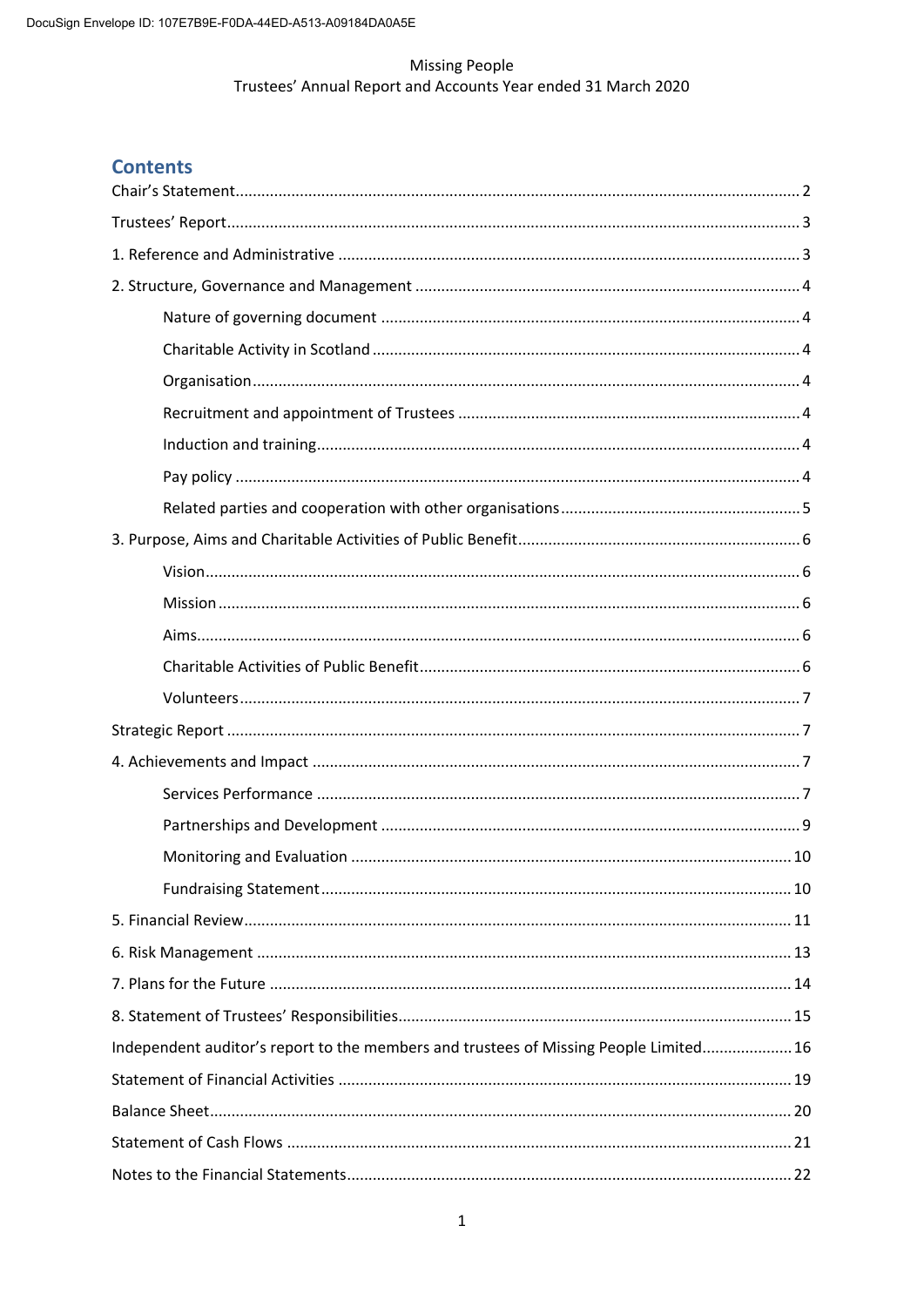#### **Chair's Statement**

I had the privilege of being appointed Chair of Missing People in January 2020, succeeding Kate Adams who had so successfully overseen the charity's growth and development as a values-led organisation. Everyone at the charity will always be very grateful to her and to our excellent Finance Director, Doug Parkhill, who retired after ten years with us. So much of the charity's success and growth is down to their strong leadership.

Even in January 2020, before the world-changing impact of Covid-19, the economic situation in the UK had begun to tighten for charities. With economic downturns comes not only less certainty over funding, but greater need for our services. Our focus throughout the remainder of the financial year covered in these accounts has been entirely on ensuring we continue to thrive as a charity able to assist and serve those who need us.

We have an excellent and agile Director Team at Missing People led by Jo Youle. They work alongside dedicated staff and a brilliant team of volunteers, partners and generous donors. As Chair, I am likewise fortunate to have with me Trustees of significant expertise and experience. I am extremely grateful to them all.

The global Covid-19 pandemic has left many we serve with even greater uncertainty; about their missing loved ones; and about their ability to cope which can lead to them going missing. We are, unfortunately still in the early days of understanding the full impact of the pandemic and the damage and pain it has caused to thousands of vulnerable people in the UK; children, those in care, those in areas of deprivation, the elderly, the alone, those who struggle with mental health and those for whom lockdown, uncertainty and economic recession are leading to significant fear and concern. As a charity, we need to be there for these people. At the same time, with the urgency for change around diversity and, in particular, the momentum behind Black Lives Matter becoming more pressing, we need to be certain in our behaviours and resolute that our treatment of such issues is not virtue-signalling, but is core in how we operate in all areas of what we do.

Over the past year, Missing People has continued to be a lifeline when someone disappears. We delivered that important mission whilst making great progress with the digital transformations needed so that the charity can be here to serve people affected for many years to come.

As Covid-19 began to take hold, we took decisive, effective action to mitigate the economic impact it would undoubtedly cause. We took operational measures to protect our staff and volunteers; and prepared ourselves for the long, difficult times ahead. As a result, we ended the financial year wellplaced for the uncertainty ahead; agile, pragmatic, grounded and fully focused on the future. However hard we have all found the past few months, it is nothing compared to what the families and individuals we serve every year feel and cope with every day. Thankfully, this year, thousands of people, businesses, foundations and players of the People's Postcode Lottery donated, raised funds and left legacies to help people affected by a disappearance; visionary, generous altruistic individuals who give of themselves so that others can be supported.

Together, we move forward to a world where every missing person is found safe. My thanks to everyone who shares this vision and is helping Missing People achieve it.

Justin McLaren Chair of Trustees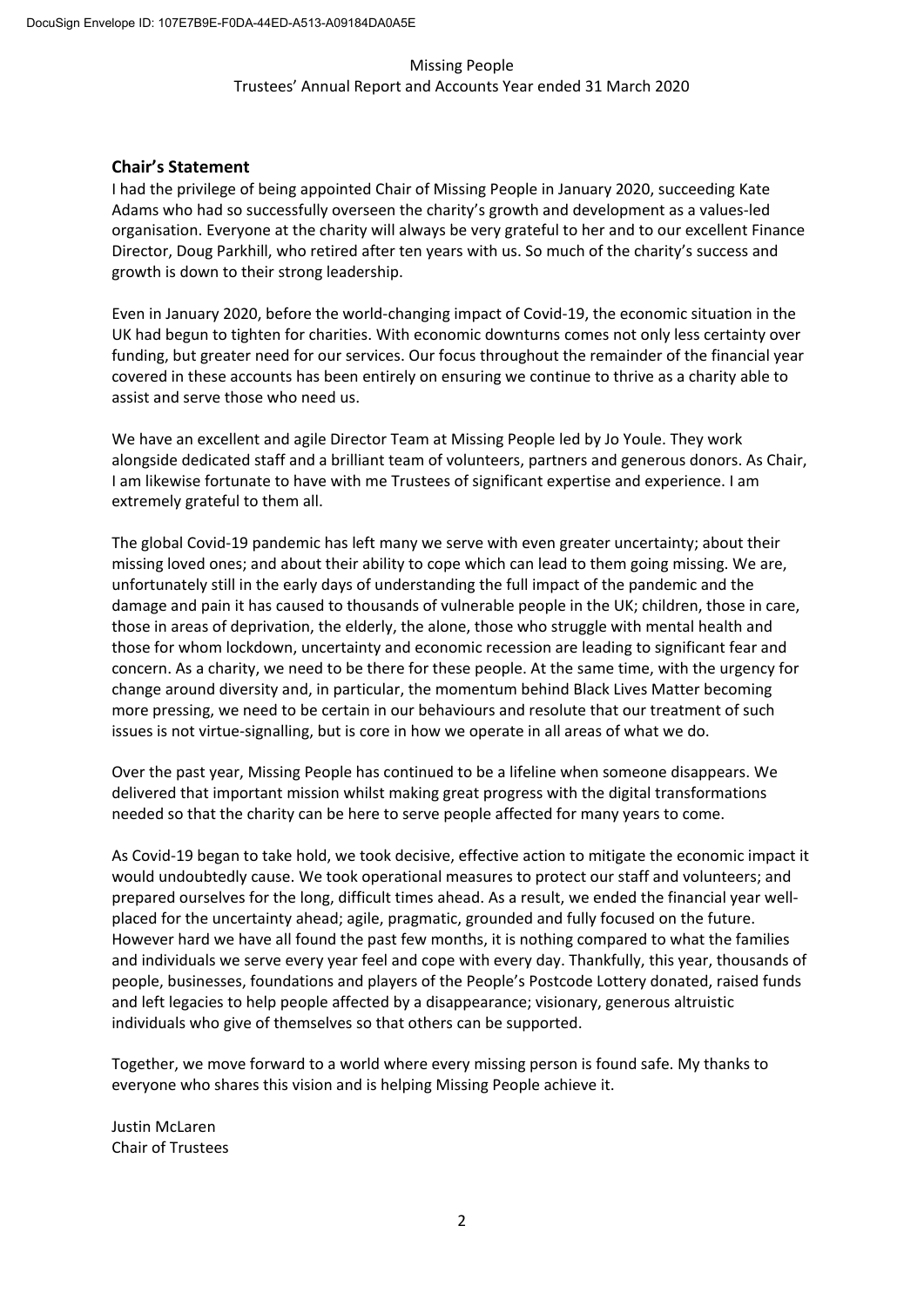# **Trustees' Report**

# **1. Reference and Administrative**

| <b>Charity Name</b>       | <b>Missing People</b>                                                                                                                                                                                                                                                                                                                                        |
|---------------------------|--------------------------------------------------------------------------------------------------------------------------------------------------------------------------------------------------------------------------------------------------------------------------------------------------------------------------------------------------------------|
| <b>Registered Charity</b> | England and Wales 1020419 / Scotland SC047419                                                                                                                                                                                                                                                                                                                |
| <b>Company Number</b>     | 2814202                                                                                                                                                                                                                                                                                                                                                      |
| <b>Registered Office</b>  | <b>Roebuck House</b><br>284 Upper Richmond Road West<br>London SW14 7JE                                                                                                                                                                                                                                                                                      |
| <b>Trustees</b>           | Kate Adams - Chair (resigned 10 December 2019)<br>Justin McLaren - Chair<br>Paul Boughton - Treasurer<br>Caryl Agard<br>Sarah Godwin<br>Jane Harwood<br>Rachel Eyre<br>Sam Waterfall<br>Andrew McKay (appointed 4 June 2019)<br>Radha Chakraborty (appointed 10 March 2020)<br>Craig Ling (resigned 10 March 2020)<br>Siddika Ahmed (resigned 24 April 2019) |
| <b>Company Secretary</b>  | Douglas Parkhill (resigned 9 April)<br>Chris Trotter (appointed 9 April 2020)                                                                                                                                                                                                                                                                                |
| <b>Chief Executive</b>    | Jo Youle                                                                                                                                                                                                                                                                                                                                                     |
| <b>Directors</b>          | Susannah Drury, Director of Policy, Development and Research<br>Zoe Hart, Director of People & Organisational Development<br>Sophie Lapham, Director of Services<br>Ross Miller, Director of Fundraising and Communication<br>Douglas Parkhill, Director of Finance (resigned 22 April 2020)<br>Chris Trotter, Director of Finance (appointed 30 March 2020) |
| Auditor                   | Crowe U.K. LLP<br>55 Ludgate Hill<br>London<br>EC4M 7JW                                                                                                                                                                                                                                                                                                      |
| <b>Principal Bankers</b>  | <b>CAF Bank</b><br>25 Kings Hill Avenue<br><b>Kings Hill</b><br>West Malling ME19 4TA                                                                                                                                                                                                                                                                        |
| Website                   | www.missingpeople.org.uk                                                                                                                                                                                                                                                                                                                                     |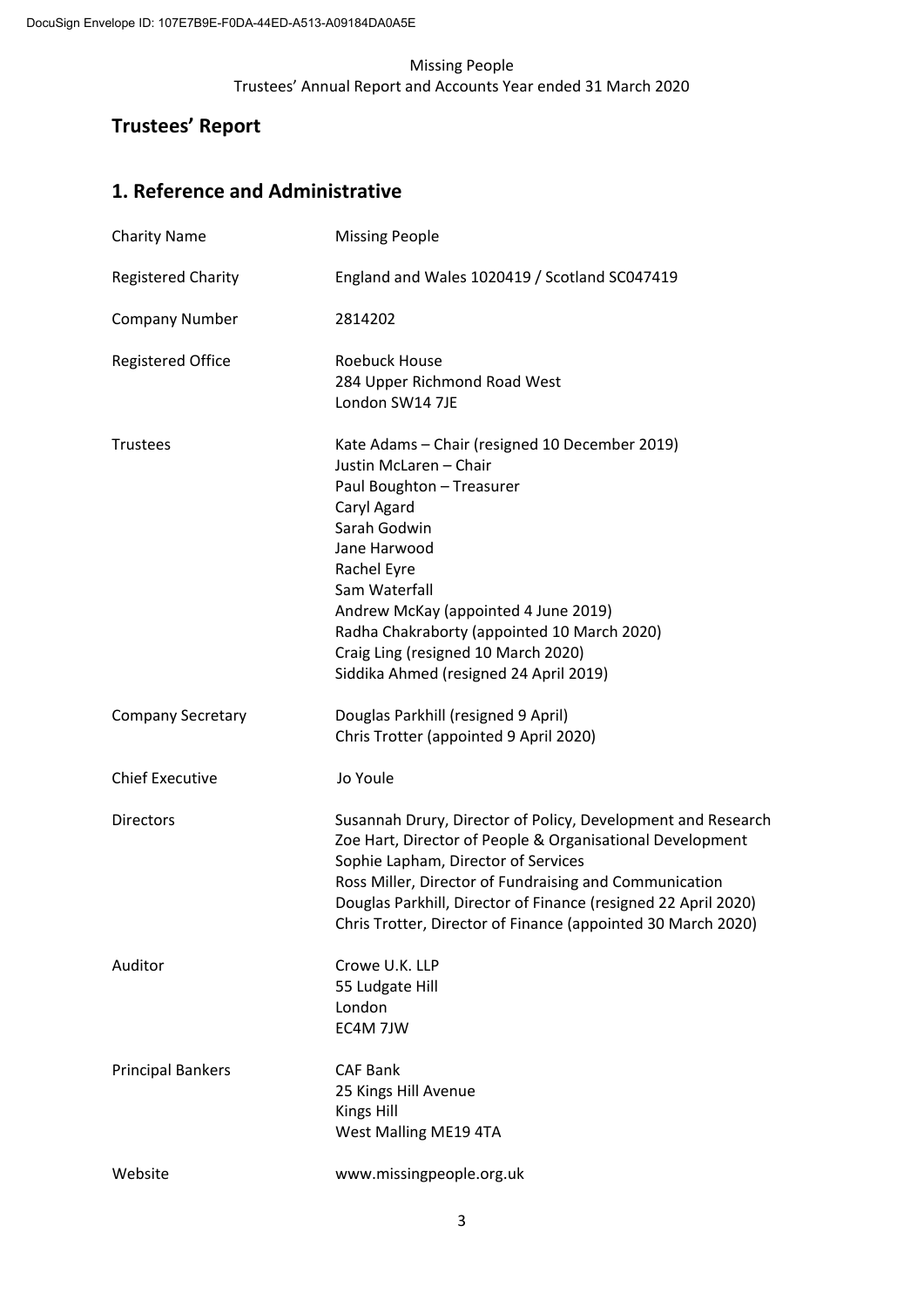# **2. Structure, Governance and Management**

#### **Nature of governing document**

Missing People became a registered charity in England and Wales (charity number 1020419) on 30 April 1993 and in Scotland (charity number SC047419) on 16 May 2017. It is a charitable company with no issued share capital being limited by guarantee. Its governing instrument is its Articles of Association dated 23 February 2017 and the Trustees are its members. Members of the charity guarantee to contribute an amount not exceeding £1 to the assets of the charity in the event of winding up. The total number of such guarantees at 31 March was 10. The objects as stated in the Articles of Association are:

(a) to provide counselling and support to families in conditions of need hardship or physical or mental distress as a result of a member of their family having disappeared without trace; (b) to provide help and support to persons who have left home without informing their family and friends or carers of their whereabouts and who are suffering conditions of need hardship or physical or mental distress;

(c) to educate the public in the social and economic problems resulting from the disruption to family life caused by the disappearance of a member of the family and the problems caused by individuals who have disappeared without trace.

#### **Charitable Activity in Scotland**

Missing People is registered with the Office of the Scottish Charity Regulator (OSCR) under charity number SC047419 with charitable status under the Charities and Trustee Investment (Scotland) Act 2005.

The charity provides its services, described under Achievements and Impact, to missing people and their families in Scotland and carries out awareness and fundraising activities.

#### **Organisation**

Missing People is led by a diverse and experienced Board of Trustees who, together with the Chief Executive and Directors, ensure the charity delivers its aims. The Board of Trustees has overall responsibility for governing the charity's strategy and finances and monitoring its performance. Day to day activities are the responsibility of the Chief Executive and Directors. The Chief Executive reports to the Trustees and the Directors report to the Chief Executive. The Board places particular emphasis on maintaining high standards of governance. It has considered the Charity Governance Code and will review during the year with a view to full compliance.

#### **Recruitment and appointment of Trustees**

Most Trustee vacancies are advertised in a range of media, and candidates are required to submit a CV and undergo an interview with the Chair. The Chair will then invite selected candidates to meet the Chief Executive, representatives of other Trustees, and the Directors. The procedure for the appointment of Trustees is set out in the Articles of Association.

#### **Induction and training**

New Trustees are given a comprehensive briefing pack that includes information about the charity, their role and the issue of missing people. All Trustees are invited to attend a structured induction day and training which aims to ground them in the cause and to enrich their understanding of the difference the charity makes.

#### **Pay policy**

The aim of our pay policy, which applies to all employees, is to offer remuneration that is fair and appropriate for the roles they perform and the responsibilities they undertake to deliver our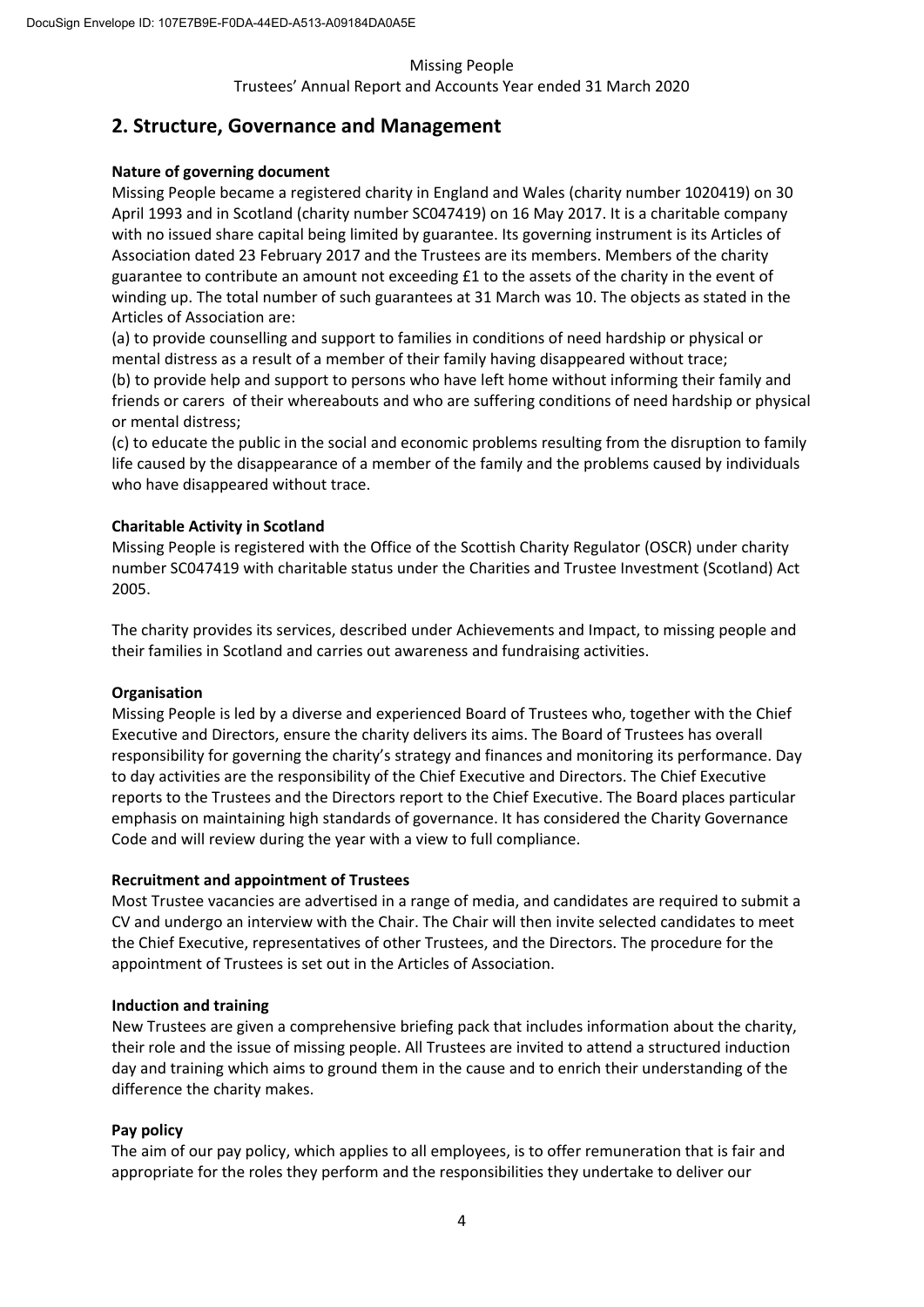#### Trustees' Annual Report and Accounts Year ended 31 March 2020

charitable aims. The Trustees consider the key management personnel of the charity comprise the Chief Executive and all Directors.

In setting remuneration for all staff, including senior staff, a number of criteria are used including consideration of the nature and responsibilities of specific roles, local and national sector averages and other market factors.

#### **Related parties and cooperation with other organisations**

None of our Trustees receive remuneration or other benefit from their work with the charity.

In order to best serve people affected, the charity is committed to working in partnership with a range of organisations from the public, private and charity sectors. A multi-agency response to disappearances is critical to success and something we are proud to foster. We work in partnership with every police force across the UK to enable referrals of families with a missing loved one to our support services, and to offer our independent and confidential support to people who are reported missing.

As a recognised leader in the field of missing persons, the charity is a proud member of Missing Children Europe, the Global Missing Children's Network and the International Centre for Missing and Exploited Children. Missing People is accredited by the Helplines Partnership, the membership body for organisations that provide information, support or advice via phone, email, text or online.

We work with a range of charities working in connected areas - including mental health, homelessness, child sexual exploitation and suicide. This can include referrals, sharing best practice and piloting new ways to respond together.

The charity works in formal partnerships with a number of Local Authorities to support children who return from been missing.

The charity's wholly owned subsidiary Missing Limited remained dormant throughout the year.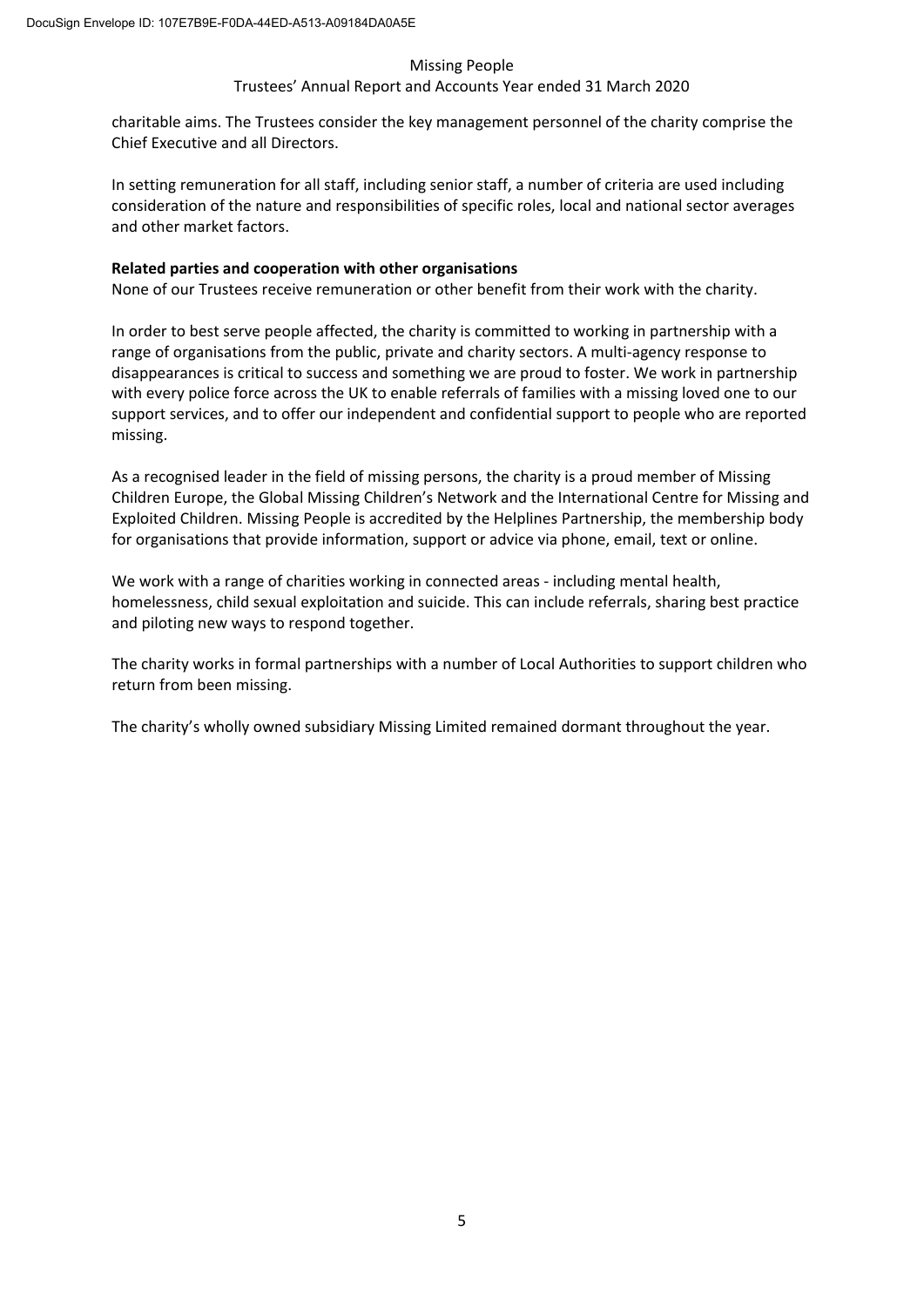# **3. Purpose, Aims and Charitable Activities of Public Benefit**

#### **Vision**

Every missing person is found safe.

#### **Mission**

To be a lifeline when someone disappears.

#### **Aims**

BY 2022, WE WILL DOUBLE THE NUMBER OF PEOPLE WE HELP EACH YEAR TO 20,000 ACROSS THE UK, FOCUSED ON THOSE WHO NEED OUR HELP THE MOST

- EVERYONE USING OUR SERVICES CONTINUES TO RECEIVE HIGH QUALITY SUPPORT BASED ON THEIR NEEDS
- WE WILL SPEAK UP FOR MISSING PEOPLE AND THEIR LOVED ONES

#### **Charitable Activities of Public Benefit**

Trustees have complied with their duty in section 17 of the Charities Act 2011 to have paid due regard to the Charity Commission's guidance on public benefit in deciding which activities the charity should undertake.

Missing People aims to improve the wellbeing of people with a missing loved one, and of the missing people themselves. Around 185,000 people of all ages and backgrounds are reported missing to UK police each year, many more than once.

Missing People is one of a handful of charities providing an essential Helpline using a 116 prefix – ours is 116 000 - assigned by Ofcom to indicate we protect the wellbeing of people in great difficulty. We offer free, confidential, 24 hour support, every day of the year.

We work in collaboration with police forces across the UK to ensure that missing people and their families can be refereed to our support services.

Our work is informed by original research, consultation and evaluation of our services. We actively influence the national government strategy for missing persons.

The charity helps missing children and young people in crisis, and those thinking of going missing. We provide confidential advice and support around the clock. Importantly, we also enable young people, often living on the streets in danger or at risk of exploitation, to reconnect with their families or carers. We also work in partnership with Local Authorities to ensure the safety of young people who return from being missing.

Mental health is the single biggest reason for an adult to go missing. For vulnerable missing adults, Missing People provides free, confidential, 24-hour advice and support. A missing adult can pass on a 'safe and well' message to their family or carers, often leading them to reconnect directly.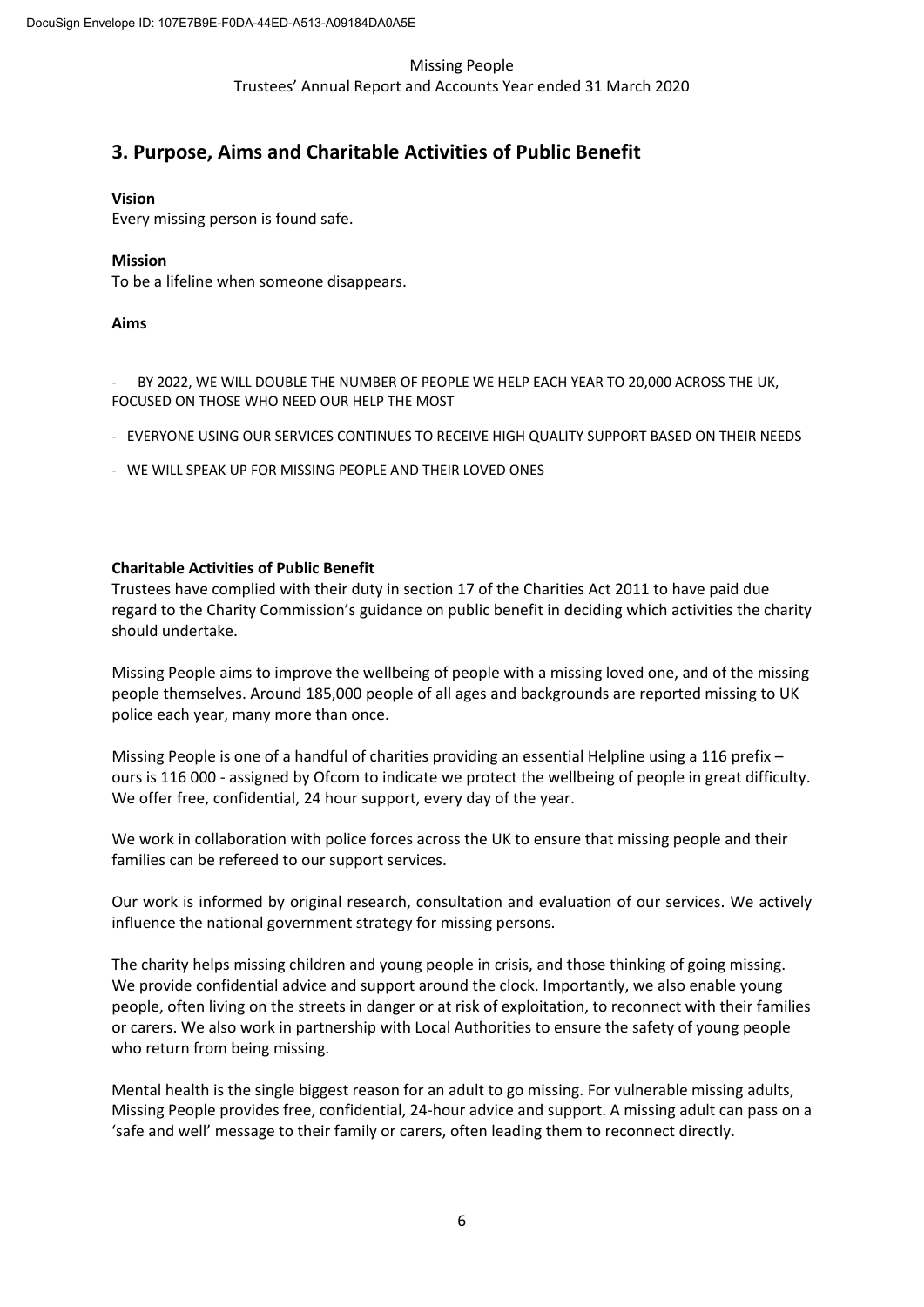#### Trustees' Annual Report and Accounts Year ended 31 March 2020

Our support ensures relatives with a missing loved one develop resilience to cope and to manage relationships with others, so they feel less alone. We provide a sense of belonging to a community of people in a similar situation to reduce isolation. Missing People provides free emotional and practical support as well as a range of in-depth support such as counselling and peer to peer support for families to help one another, including carol services in England and Scotland and our annual 'Family Day' event. In addition, we provide a free 'Lost Contact' service to reunite family members who may have been estranged. This service is made possible thanks to the support of LexisNexis Risk Solutions.

Where appropriate, the charity provides free publicity services to help find vulnerable missing people. To achieve this we work in partnership with a wide range of companies such as Royal Mail Group and outdoor advertisers such as JCDecaux who provide pro bono media space. Our team is then on hand to receive information and sightings from the public, as well as contact from the missing person, 24 hours a day.

#### **Volunteers**

Without volunteers, Missing People could not be a lifeline when someone disappears. Volunteers gain new rewarding experiences, learn from highly-trained staff and gain and develop new skills that we hope will stay with them forever.

Volunteers can make a real difference to missing people and their families by giving their time at the charity's central office in London, or in any part of the UK.

## **Strategic Report**

#### **4. Achievements and Impact**

#### **Services Performance**

We estimate that over a million people each year in the UK are directly affected by a disappearance – based on the 176,000 people who disappear each having 5 loved ones who live in limbo. That number is shockingly high and as the only national charity supporting missing children, adults and their families we are determined to increase the number of affected people we help each year, focused on those who need our help the most. To achieve this goal whilst operating within financial constraints, we have been focusing on a digital transformation to provide more support and advice online. We therefore have introduced a new digital helped measure that estimates how many affected people accessed our online support pages; and are working on launching a new website with a wider range of support, advice and information available online.

#### **Families of missing people**

 "*I feel alone because no-one around me knows what it's like to have someone missing."* Mother of a missing child

We directly supported 2,893 families this year**,** both whilst a loved one was missing or after their return. Our support includes tailored practical help with families' search for their missing loved one as well as providing emotional support through the trauma of a disappearance from our team of specialist family support workers and from our specialist counselling service.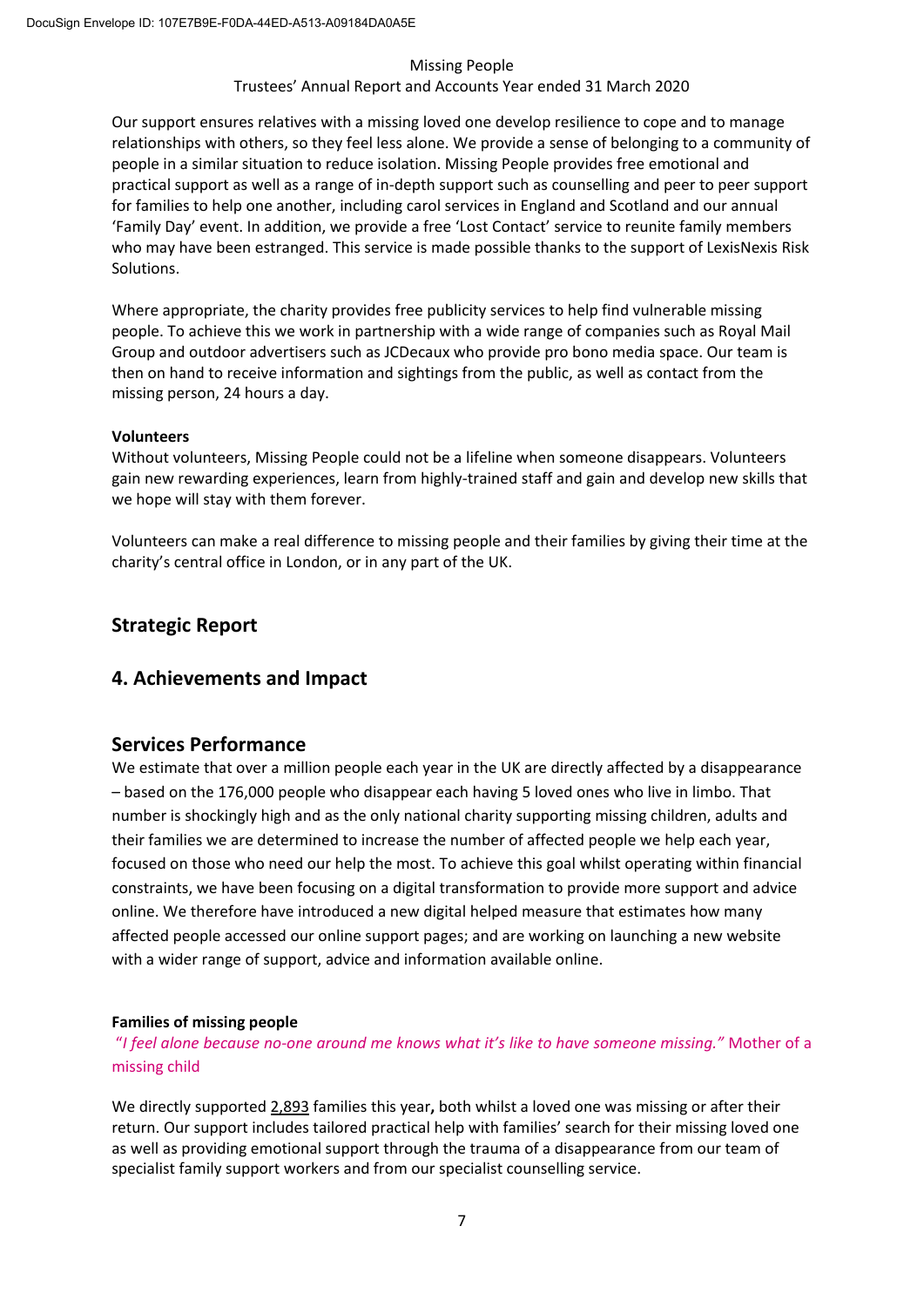#### Trustees' Annual Report and Accounts Year ended 31 March 2020

In addition, we helped an estimated 8,911 family members digitally<sup>1</sup> through our family support webpages, which provide advice and support on topics such as how to report someone missing, and dealing with the financial and legal impacts of someone being missing

Making publicity appeals for a missing person is one of the practical ways that the charity helps people with a missing loved one. This year we helped to find 2,106 missing people.

#### **Missing children and young people**

*Sarah (name changed), told us lockdown meant she had to return from university to live with her abusive father. Sarah felt she had no choice but to go missing. We helped Sarah stay safe.* 

This year we directly supported 5,178 children and young people like Sarah through our 24/7 helpline, our one to one chat service, and our specialist services including SafeCall that provides advocacy and support for young people affected by County Lines and missing. All of our services for young people provide a confidential, non-judgemental space for them to share their challenges and talk through their options, as well as support to get safe if they need it.

In addition, we helped an estimated 8,896 young people digitally<sup>2</sup> through our Runaway Helpline support webpages that offer advice and support on a range of topics linked to running away, such as bullying, exploitation and mental health.

#### **Vulnerable missing adults**

*Research suggests that one in every twenty missing adults will have gone missing with the intention to take their own life3 . Police responses to our All Party Parliamentary Group (APPG) Inquiry this year show that, on average, up to a third of missing incidents involve suicide or self-harm.* 

This year we directly supported 2,373 adults who had gone missing or who were thinking about going missing. We provide them with a confidential, non-judgemental space to think through their options, stay safe and access specialist support if needed. We offer a message home service where we can pass on a message to a family member if they are not ready to get in touch with them directly.

In addition, we helped an estimated  $2,953$  adults digitally<sup>4</sup> through our adult support pages, offering information and support on topics such as what the police will do when they receive a report of a missing person, and reconnecting with family and friends.

#### **Totals helped**

In total, we directly supported 10,419 missing people and families, and estimate that we helped a further 20,760 people digitally through our website support pages. Our strategic target is to increase the number of people we help per year to 20,000 by 2022.

#### **Supporters**

In 2019-20; 2,707 supporters donated to the charity, and over 550 people participated in a Missing People Challenge or Community Event.

 $1$  Digital helped figures are estimated based on the number of people engaging for 30 seconds or more with one of our support webpages. As new measures, they are subject to review and change.

<sup>2</sup> See footnote 1

<sup>3</sup> Biehal, N., Mitchell F., and Wade J. Lost from View (2003)

<sup>4</sup> See footnote 1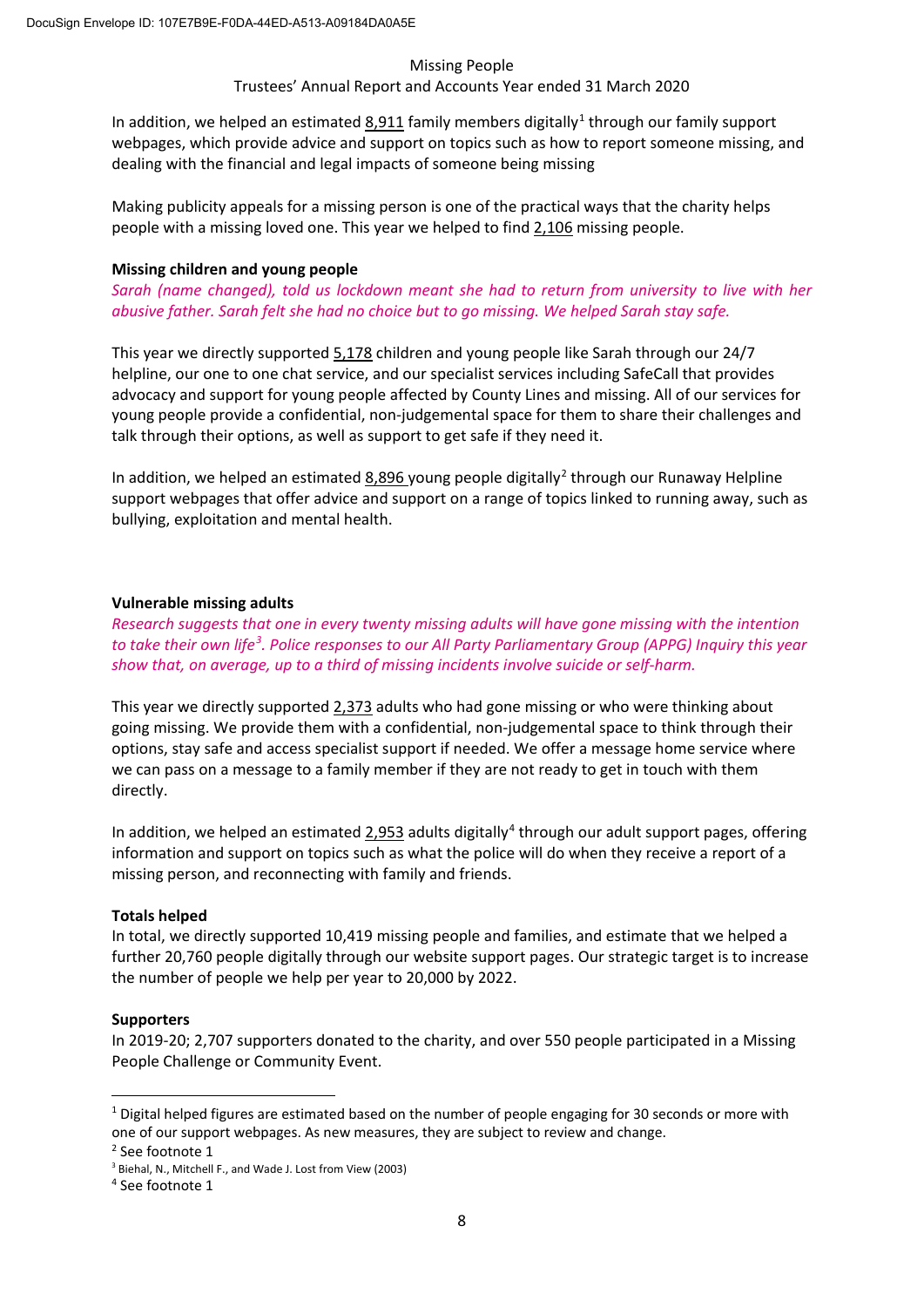#### **Partnerships and Development**

Our Search Dog Heroes Project in partnership with Lowland Rescue launched this year – with the first ground scenting search dogs trained, qualified and already proving an invaluable asset to Lowland Rescue search teams. Thanks to funding from players of People's Postcode Lottery, we continue to train search dogs around the UK and also produce and disseminate education and awareness materials and scent kits to high risk groups and their carers so that they are well prepared to respond in the event of a disappearance.

Our provision of support for children who return from being missing in Hertfordshire continues to deliver excellent results. This service concentrates on a small number of very high risk, frequently missing children, with whom we provide intensive support to reduce risk. Our evaluation of the impact of this service showed that 77% of young people supported in 2019/20 showed a reduction in missing episodes, with almost half of these young people having no further missing episodes.

In Scotland, we delivered the first year of our National Framework Implementation Project, funded by the Scottish Government. This project aims to ensure the good practice in responding to missing people identified in Scotland's National Missing Persons Framework is implemented in local areas. We worked in Edinburgh, Dundee and Fife in year one, supporting local agencies to create effective multiagency responses to missing, develop effective missing persons protocols and deliver effective return discussion training.

#### **Policy and Research**

Missing People launched two important research reports in 2019.

- *A Safer Return* outlines the value of return home interviews for safeguarding and supporting children who have returned from being missing. The report has been shared with the Department for Education as they review statutory guidance for missing children. It was also presented at the International Conference on Missing Children and Adults, and at the English Coalition for Runaway Children
- *All of us were broken* details the experiences of families who have a loved one who is going missing and being criminally exploited. It explains the complex links between missing and criminal exploitation, the immense challenges parents face in protecting a child who is regularly missing due to exploitation; and the huge impact on the whole family. The research was presented at a number of conferences on County Lines and criminal exploitation as well as the International Conference for Missing Persons.

Working in partnership with the English Coalition for Runaway Children, Missing People led on two further pieces of research linked to return home interviews –one on the delivery of return home interviews, and one on return interviews for children placed out of area. Both pieces of research used Freedom of Information requests to local authorities to assess current provision on return interviews, and barriers and challenges in meeting the requirements of the guidance. The key findings fed into the Department for Education's review of statutory guidance on children missing from home or care.

The Guardianship Act was brought into force in summer 2019, enabling a family member to apply to the court to become the guardian of a missing relative's finances and property. After supporting the development of secondary legislation, our Policy team worked with Allen and Overy to develop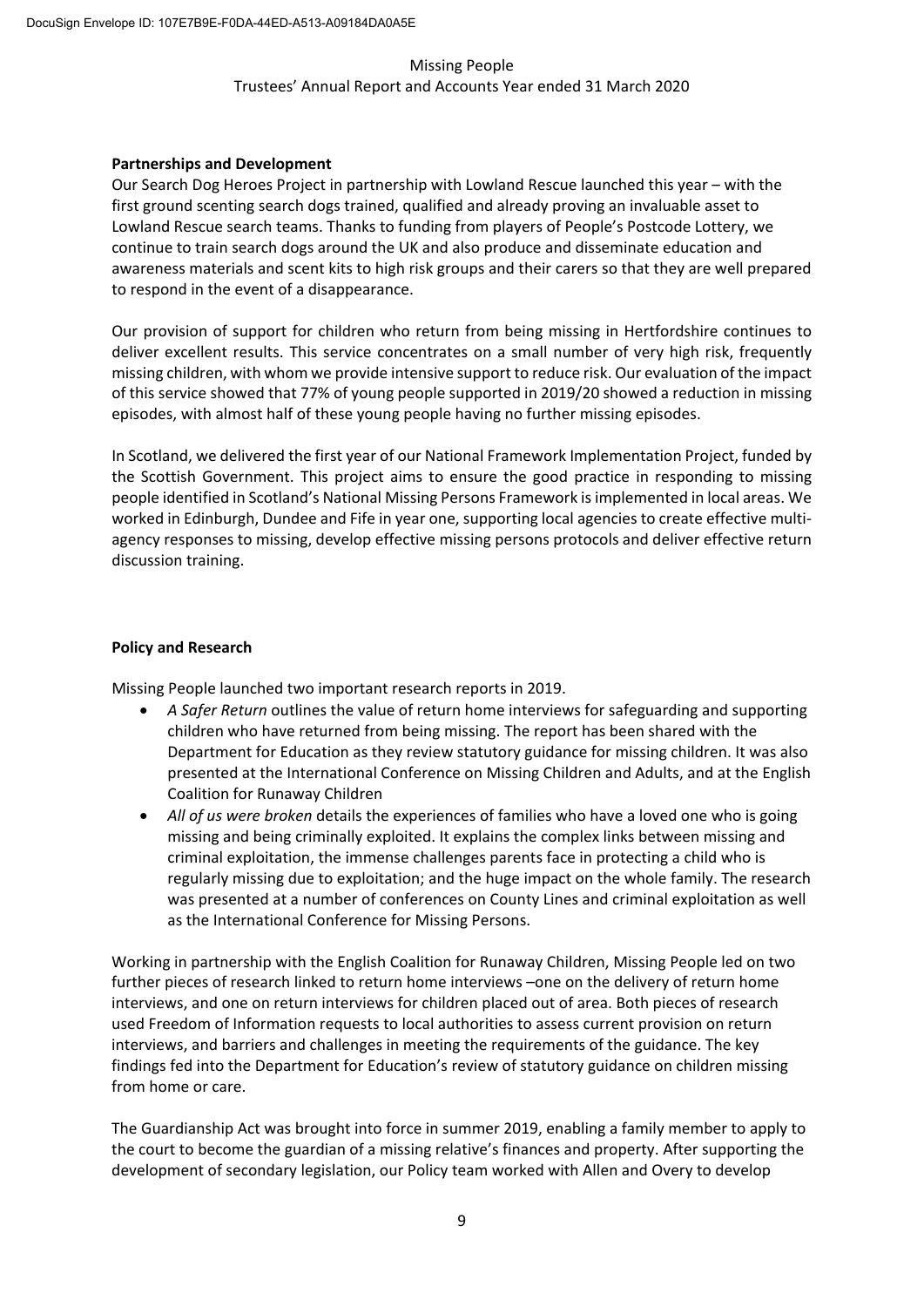#### Trustees' Annual Report and Accounts Year ended 31 March 2020

guidance for families on how to apply for guardianship; and we produced an overview of guardianship for professionals and families.

Following the publication of the All Party Parliamentary Group (APPG) on Runaway and Missing Children and Adults' Inquiry Report into safeguarding vulnerable missing adults; Missing People led on publishing a report of good practice in responding to missing adults. The APPG held a one year on meeting to assess progress against its inquiry findings and recommendations, which led to Missing People being asked to take a lead role in the development of a national framework to clarify different agencies responsibilities when a vulnerable adult goes missing. A Task and Finish Group involving the National Policing Lead for Missing Persons, NHS England, Care Quality Commission, Public Health England, the National Crime Agency and the Local Government Association was set up to review the Framework; which was agreed in 2020.

## **Monitoring and Evaluation**

Missing People is committed to the robust monitoring and evaluation of its services, so that we can effectively identify and measure the impact on people's lives. We have embedded monitoring and evaluation processes throughout all our projects, and have a dedicated impact team to undertake thorough evaluation. Our evaluation processes include assessing our progress against theories of change, alongside monitoring of detailed operational and management information. We produce an annual Impact Report that is freely available to everyone, and provide quarterly updates on key cross organisational measures to Directors Group and trustees. In addition, we gather feedback from those using our services, which allows us to assess our impact in their lives and the varied issues that they face.

We also work with external evaluators which allow our work to be challenged, scrutinised and improved, through independent review. Overall, our evaluation processes are crucial in enabling organisational learning and helping us to adapt our service design and delivery in response to the changing needs of our beneficiaries.

During 2019/20 we reviewed our key impact measures to ensure they better reflect how we support missing people and families in light of our digital transformation and increased range of services, as well as to ensure they include how we work with professionals and supporters to inspire and influence change. We developed a number of new theories of change, with a focus on the charity's digital work, including our new website and the Is This Ok? digital support service for young people.

# **Fundraising Statement**

Supporters of missing people and their families enable Missing People to be a lifeline when someone disappears thanks to generous donations and legacies. They fund our search to find vulnerable missing people and make it possible for us to help thousands of people affected, often in crisis. In supporting the issue, supporters send a powerful message that they care about people and the society we live in. Our fundraising staff and volunteers aim to provide supporters with the same level of care and respect. We take extra care with supporters who may be vulnerable.

As an independent charity we rely on donations and are proud of our approach to fundraising. We focus on long-term sustainable support built on strong relationships with a wide range of individuals, trusts and corporate partners. On average we return £5-£6 for every £1 we invest in fundraising.

Missing People is a paying member of the Fundraising Regulator and raises funds in accordance with our Fundraising Promise. Missing People has adopted the NCVO's Charity Ethical Principles and use these principals to guide ethical considerations in relation to fundraising.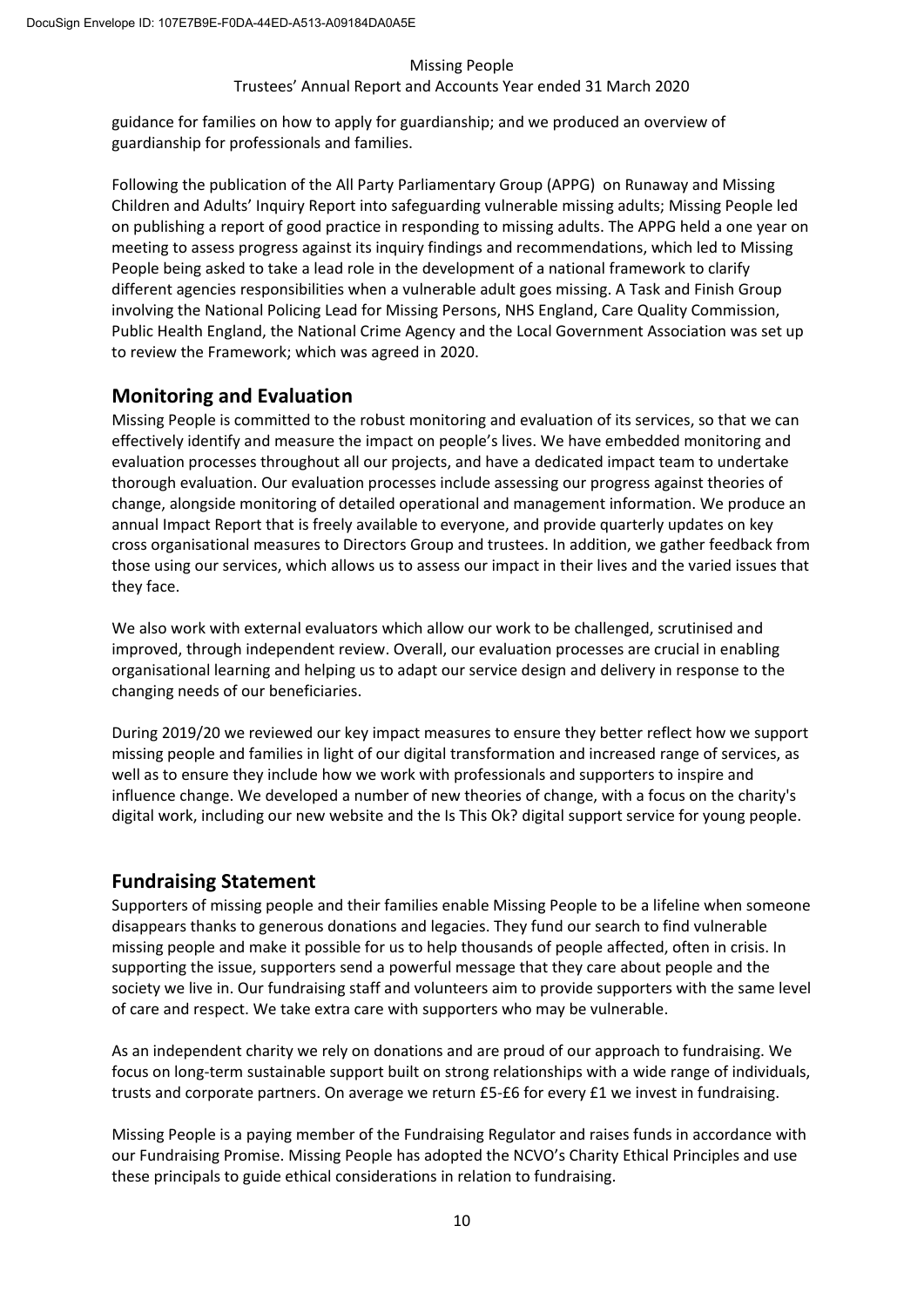This year we welcomed several new supporters, Leading Lights, members of our Fundraising Board and Young Professionals Board, and partners who generously raised or donated major funds and awareness. They included Fidelity UK Foundation, The IPG, LiquidNet, Travel Mole, Millwood Servicing and Thomas Cook Foundation. They joined long-term supporters including players of People's Postcode Lottery, QBE Foundation, Royal Mail Group, Marguerite Foundation, Worshipful Company of Information Technologists (WCIT), LexisNexis Risk Solutions, Deliveroo, Norton Rose Fulbright, Scottish Government, BBC Children in Need, Dulverton Trust, Rayne Foundation, St James's Place Foundation, CIL Management Consultants, Waitrose and Barclays. We thank each of them, and everyone else, for enabling us to be a lifeline when someone disappears.

We received no complaints regarding fundraising this year.

# **5. Financial Review**

The charity recorded a modest deficit of £98K in the year (2019:£171K surplus), as we actioned a plan during the last quarter to accept a reduced value of free reserves of c£1m which enabled a restructure of our charitable activities, with a focus on digital transformation. This was deemed essential to ensure we can deliver improved reach and impact with a revised strategy to maximise the value of the final c.£3.7m of income. This planned deficit position was agreed with Trustees during the financial year.

The charity was able to do this as, over the previous decade, it had in most years made a modest annual surplus and increased the free reserves by just over £800k in that period.

Our total income at £3,716K was marginally ahead of last year (£3,670K) and we continue to see benefits from our investment in a long-term programme focused on achieving diverse, robust and reliable income streams in a time of continuing reductions in statutory funding.

Total expenditure at £3,815K showed a significant increase on last year (£3,499K) and we have continued to focus our spending on front-line services. Expenditure was in line with budget for the first half of the year and then reduced as a savings plan was enacted to align spend to the income forecasts.

Volunteers and pro-bono supporters again contributed significantly to the charity, far beyond the income recognised in these financial statements. We thank the out-of-home media owners and many other print and digital partners for advertising space, Kapow for free text (SMS) messages, and we are grateful to the charity's solicitors Clifford Chance for their ongoing services provided on a pro bono basis.

#### **Reserves**

The charity's free reserves policy is that it should hold no less than three months' and no more than six months' current operating costs to safeguard against fluctuations that may arise in funding. This policy is intended to maximise the amount available for Missing People's charitable activities during the current economic climate while also planning for a sustainable future. Free reserves are defined as unrestricted funds less fixed assets and designated funds.

At the end of the year, the level of free reserves was £1m (2019: £1.3m) which was a little over three months' worth of charitable expenditure out of unrestricted funds. The current forecasting of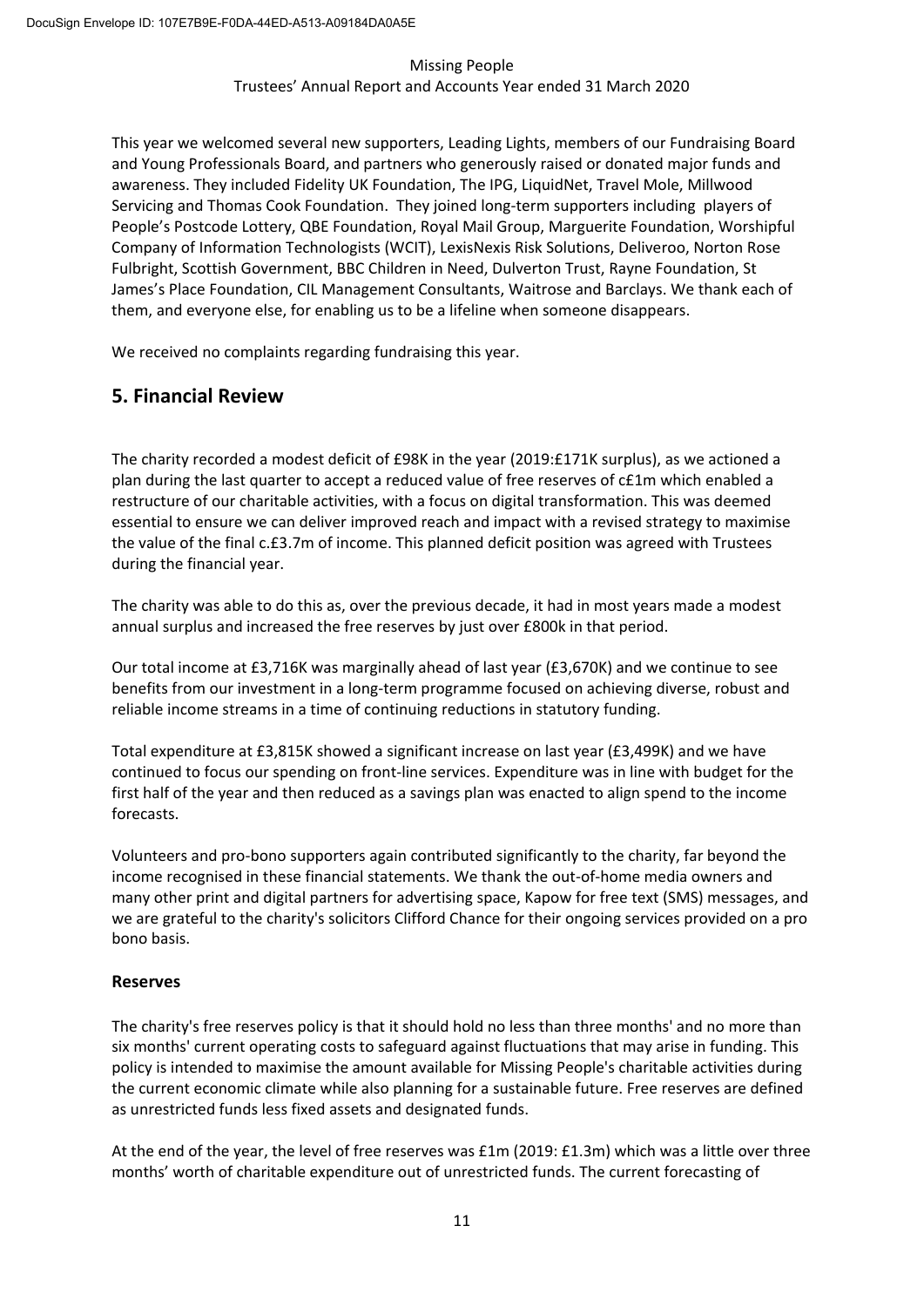#### Trustees' Annual Report and Accounts Year ended 31 March 2020

operating costs from 2021/22 onwards is that they will be c£3m per annum so the Trustees wish to maintain a minimum reserve of £750,000.

COVID-19 arose during the last few weeks of the financial year and is anticipated to cause a depletion in our reserves during 2020/21. We will consider our reserves policy and whether this is still appropriate once new working practices are established and the strategy for 2021/22 onwards is approved by the Trustees.

#### **Going Concern**

Missing People has had a steady track record financially over the last decade, making a small surplus in most years and gradually increasing the free reserves. The financial year finished with the charity in a comfortable reserves position, marginally over its minimum reserves policy. The financial periods from April 2020 onwards will require the charity, as with many others in the charity sector, to adapt in response to the Covid-19 impact.

The first reaction was to downgrade 2020/21 income forecasts due to an expected reduction in fundraising income. Missing People also bid for a number of exceptional funding awards and were successful in securing £365k from these. Along with cost cutting measures and a small amount of savings achieved via the Furlough scheme (limited due to the decision to maintain important 24/7 client facing services) this meant that the Trustees could approve a revised budget deficit of £125k in July 2020.

On this basis the free reserve at April 2021 will be c £875k and remain within the parameters of the Free Reserves Policy. Plans to reduce costs and remodel some services of the charity are be approved by the Trustees in the autumn. These will be based on turnover being around £3m per annum going forward. There is a good level of confidence in the sustainability of the charity.

The Trustees considered various scenarios based on a risk based review of the level of likelihood of various streams of income, and it was considered even if only the highly probable income were to be received Missing People would continue to operate.

A financial forecasting model has been prepared for the financial year 2021/22 with revised income forecasts and a break-even budget with underlying cash-flow projections.

Therefore the Trustees have concluded on the basis of the analysis above that the adoption of a going concern basis in the preparation of these financial statements is appropriate.

#### **Investment policies and objectives**

Missing People does not currently invest charity funds in stocks or shares and Trustees review this policy on an annual basis. The limited numbers of shares that may be generously donated to Missing People are sold to aid our charitable activities.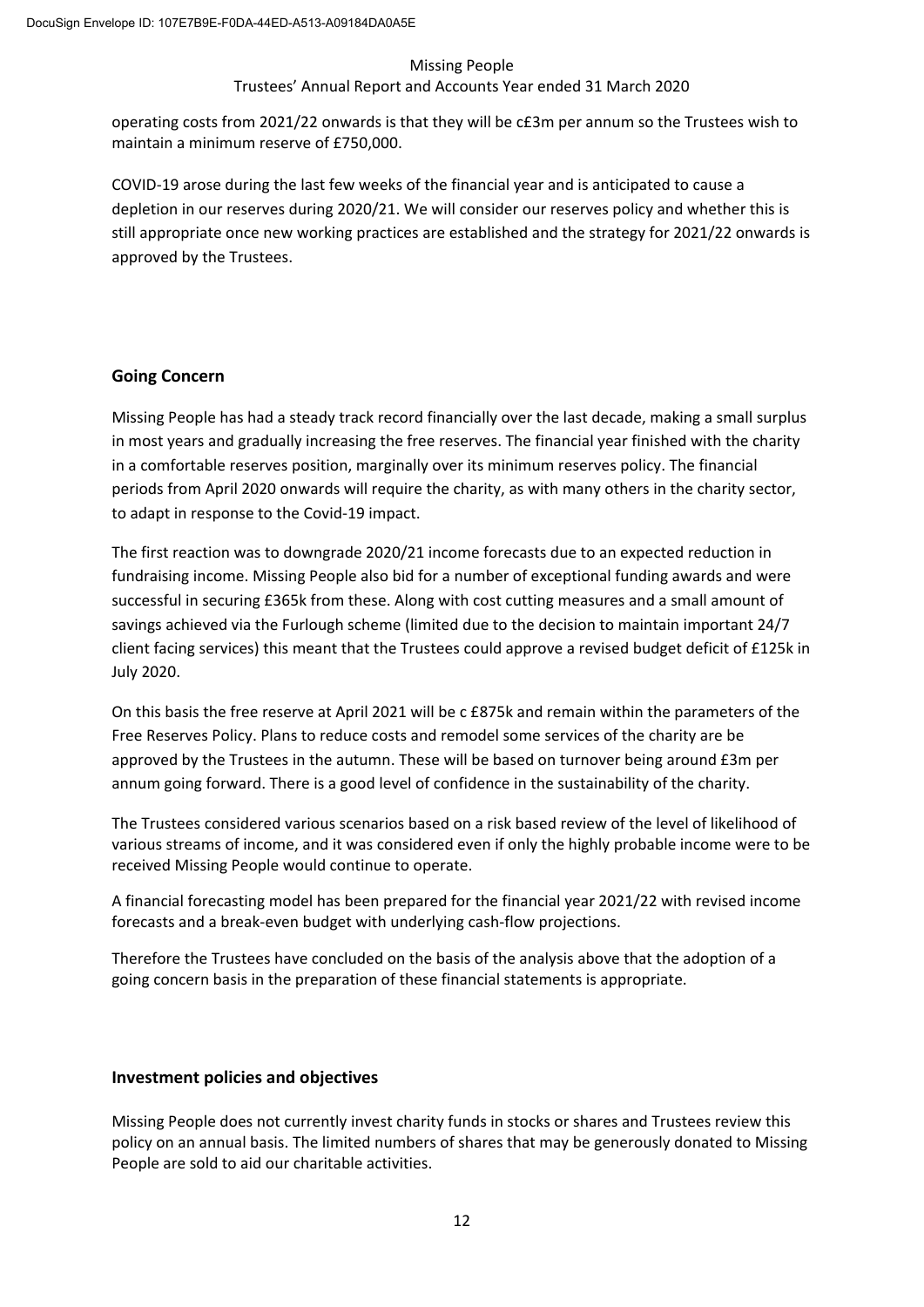# **6. Risk Management**

Trustees review the major risks faced by the charity as part of their annual cycle of business. Systems of internal financial control have been put in place, which are designed to safeguard the charity's assets, ensure that proper accounting records are maintained and provide reliable and timely financial information.

Trustees are satisfied with these arrangements and the following are key risks which the charity faces and the related mitigation factors in place:

| <b>Risk</b>                                                                                                                                                                                                                | <b>Mitigation</b>                                                                                                                                                                                                                                                                                                                                                                                                                                                                                                                                                                            |
|----------------------------------------------------------------------------------------------------------------------------------------------------------------------------------------------------------------------------|----------------------------------------------------------------------------------------------------------------------------------------------------------------------------------------------------------------------------------------------------------------------------------------------------------------------------------------------------------------------------------------------------------------------------------------------------------------------------------------------------------------------------------------------------------------------------------------------|
| Safeguarding: The charity fails to prevent harm.                                                                                                                                                                           | Our policies and procedures are reviewed<br>regularly and there is a Safeguarding Panel in<br>place to review practice. Staff and volunteer<br>safeguarding training is compulsory and<br>repeated annually. Services Managers provide<br>24/7 on call support for services frontline team<br>and DBS checks are in place for relevant roles.                                                                                                                                                                                                                                                |
| Economic pressures Post Covid: Changes in the<br>economic/political environment impact<br>negatively on voluntary income.                                                                                                  | We continue to strengthen and diversify our<br>income streams and have accessed Covid<br>related and other emergency funds. A<br>restructuring plan will be enacted by the year-<br>end to deliver services against an anticipated<br>£3m turnover in 2021/22. We have in place<br>rigorous processes for budgeting, management<br>reporting and monitoring of financial<br>performance. A sustainability plan will be<br>enacted by the year-end to deliver services on<br>a reduced cost basis - with a focus on digital<br>support - against an anticipated lower turnover<br>in 2021/22. |
| Fundraising: Failure by us, or on the part of<br>agencies we work with, to comply with<br>fundraising regulation.                                                                                                          | We have reviewed our fundraising policies and<br>practices, and ensured those working on our<br>behalf abide by our Fundraising Promise and<br>the Fundraising Regulator and will regularly<br>monitor their work. We have adopted the<br>NCVO's Charity Ethical Principals and<br>established a Fundraising Ethics Group<br>comprising trustees and executive team<br>members.                                                                                                                                                                                                              |
| Sector reputation: The media, opinion formers<br>or general public opinion may erode trust in<br>charities, affect the sectors strong standing and<br>may indirectly impact our ability to be trusted<br>and to fundraise. | We will continue to be transparent and<br>trustworthy and provide high quality accredited<br>services in a cost effective way. Trustee and<br>Directors will continue to regularly monitor<br>potential areas of vulnerability.                                                                                                                                                                                                                                                                                                                                                              |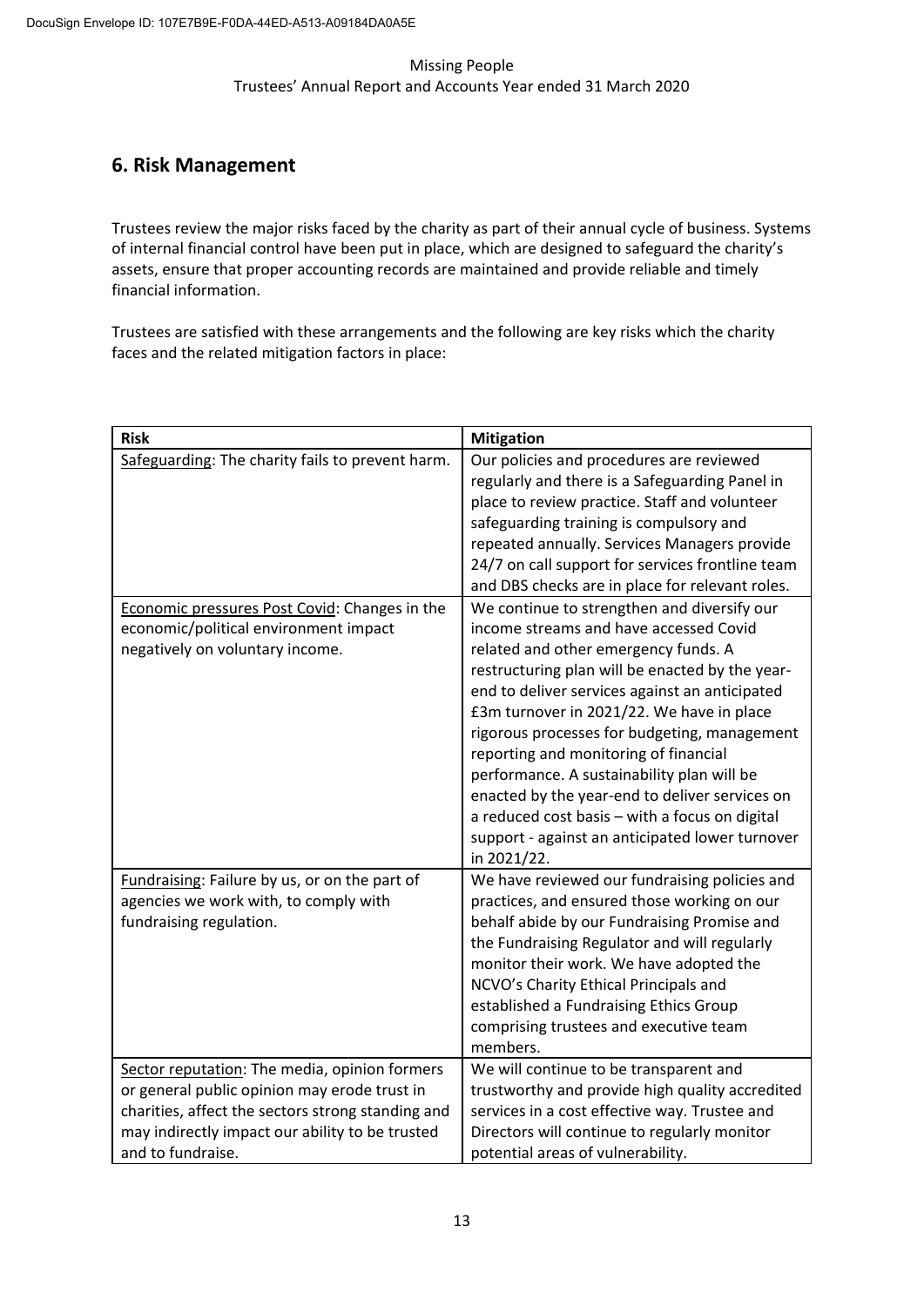| Pro bono support: The charity receives           | We will continue to build positive relationships |
|--------------------------------------------------|--------------------------------------------------|
| significant pro bono support without which our   | with pro bono suppliers to ensure support        |
| ability to provide our existing level of service | continues. In addition, we always seek a         |
| could be impacted.                               | partnership agreement that outlines a            |
|                                                  | minimum length of such support.                  |
|                                                  |                                                  |

# **7. Plans for the Future**

As the financial year was ending the impact of Covid19 was starting, this required a swift response from the Trustees and senior management with radical actions to ensure sustainability was secured. The following five step plan was enacted:

- Increased frequency of Trustee and Finance Sub-committee meetings
- Revised budget approved with operating deficit as over £500k of fundraising income was removed in anticipation of a downturn in some forms of giving.
- Exceptional funding from Covid related grants were secured and a staffing restructure enacted to clear the budget deficit.
- Closure of office to ensure staff safety and remote working put in place for the first 6 months of 2021/22.
- Response to continuing demand for services by keeping all activity going, this meant new delivery methods and a pause in the long term strategic plan while a short term operating plan was put in place.

The charity expects that the next 12-24 months will be financially challenging but it has robust plans to deliver value for money as a £3m turnover organisation embracing a digital transformation and acknowledging the ongoing financial support of its loyal supporters.

## **Missing People is an organisation that is focused on sustainability and one of our key values is to be future minded.**

We will stay grounded in the needs of missing people and families who will guide service developments and our campaigning work, to ensure we meet their diverse and changing needs

We will focus on delivering our ambitious digital transformation to improve access to online services and information for more people affected by a disappearance

We will aim to increase the number of people we help each year

We will aim to maintain annual income of £3m

We always knew it wouldn't be plain sailing, which is particularly pertinent now in the context of a world health and economic crisis.

We will focus on sustainability and on developing innovative ways to support people when our services will be needed more than ever.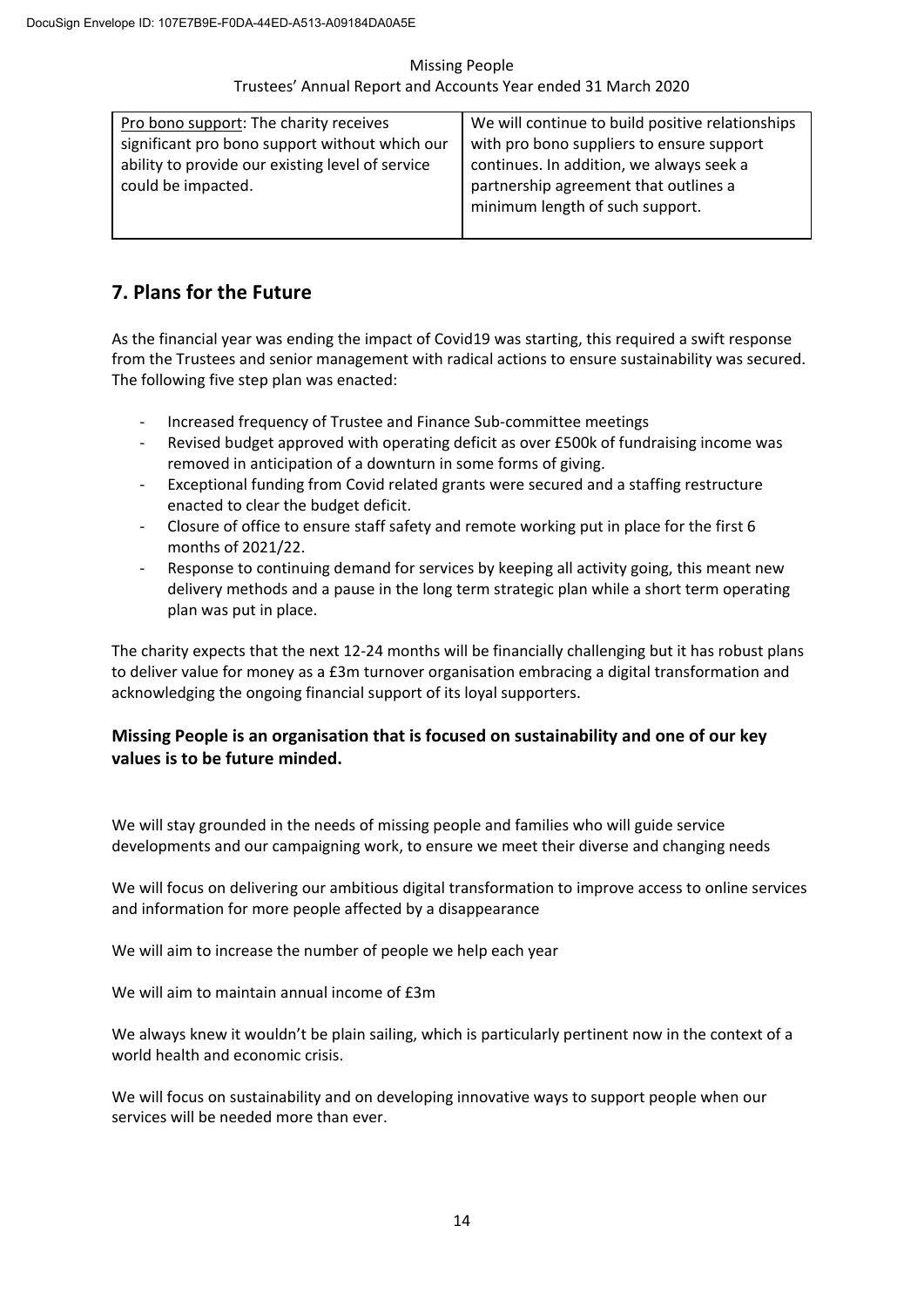# **8. Statement of Trustees' Responsibilities**

The charity Trustees (who are also the directors of Missing People Limited for the purposes of company law) are responsible for preparing the Trustees' Annual report and the financial statements in accordance with applicable law and United Kingdom Accounting Standards (United Kingdom Generally Accepted Accounting Practice).

Company law requires the Trustees to prepare financial statements for each financial year in accordance with United Kingdom Generally Accepted Accounting Practice (United Kingdom Accounting Standards and applicable law). Under company law the Trustees must not approve the financial statements unless they are satisfied that they give a true and fair view of the state of affairs of the charitable company and of the incoming resources and application of resources, including the income and expenditure, of the charitable company for that period.

In preparing these financial statements, the Trustees are required to:

- select suitable accounting policies and then apply them consistently;
- make judgements and accounting estimates that are reasonable and prudent;
- state whether applicable UK Accounting Standards have been followed, subject to any material departures disclosed and explained in the financial statements;
- prepare the financial statements on the going concern basis unless it is inappropriate to presume that the charity will continue in business.

The Trustees are responsible for keeping adequate accounting records that are sufficient to show and explain the charity's transactions and disclose with reasonable accuracy at any time the financial position of the charity and enable them to ensure that the financial statements comply with the Charities and Trustee Investment (Scotland) Act 2005, regulation 8 of the Charities Accounts (Scotland) Regulations 2006 (as amended) and with the requirements of the Companies Act 2006. They are also responsible for safeguarding the assets of the charity and hence for taking reasonable steps for the prevention and detection of fraud and other irregularities.

Financial statements are published on the charitable company's website in accordance with legislation in the United Kingdom governing the preparation and dissemination of financial statements, which may vary from legislation in other jurisdictions. The maintenance and integrity of the charitable company's website is the responsibility of the Trustees. The Trustees' responsibility also extends to the on-going integrity of the financial statements contained therein.

Each Trustee has confirmed that, insofar as they are aware:

- there is no relevant audit information of which the charity's auditors are unaware;
- they have taken all the steps, that as Trustees they ought to have taken, to make themselves aware of any relevant audit information and to establish that the auditors are aware of that information.

Approved by the Trustees on [ ] and signed on their behalf by: 29/10/2020

Justin McLaren Chair

DocuSigned by: ABD5A8CAAB854E6...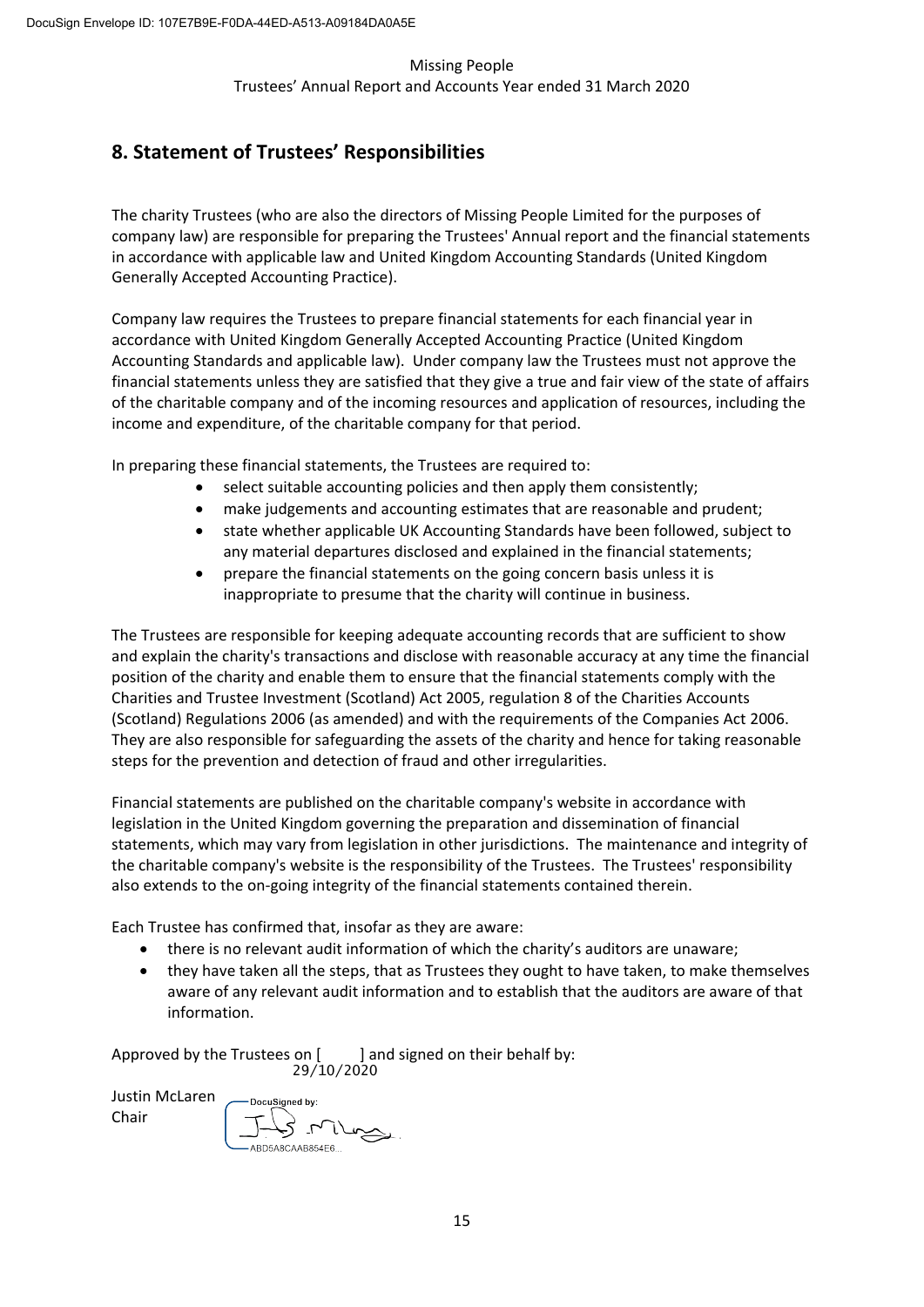#### **Independent Auditor's Report to the Members and Trustees of Missing People Limited**

#### **Opinion**

We have audited the financial statements of Missing People Limited for the year ended 31 March 2020 which comprise Statement of Financial Activities (incorporating income and expenditure account), Balance Sheet, Statement of Cash Flows and notes to the financial statements, including a summary of significant accounting policies. The financial reporting framework that has been applied in their preparation is applicable law and United Kingdom Accounting Standards, including Financial Reporting Standard 102 The Financial Reporting Standard applicable in the UK and Republic of Ireland (United Kingdom Generally Accepted Accounting Practice).

In our opinion the financial statements:

- give a true and fair view of the state of the charitable company's affairs as at 31 March 2020 and of its incoming resources and application of resources, including its income and expenditure for the year then ended;
- have been properly prepared in accordance with United Kingdom Generally Accepted Accounting Practice; and
- have been prepared in accordance with the requirements of the Companies Act 2006, the Charities and Trustee Investment (Scotland) Act 2005 and Regulation 8 of the Charities Accounts (Scotland) Regulations 2006.

#### **Basis for opinion**

We conducted our audit in accordance with International Standards on Auditing (UK) (ISAs (UK)) and applicable law. Our responsibilities under those standards are further described in the Auditor's responsibilities for the audit of the financial statements section of our report. We are independent of the charitable company in accordance with the ethical requirements that are relevant to our audit of the financial statements in the UK, including the FRC's Ethical Standard, and we have fulfilled our other ethical responsibilities in accordance with these requirements. We believe that the audit evidence we have obtained is sufficient and appropriate to provide a basis for our opinion.

#### **Conclusions relating to going concern**

We have nothing to report in respect of the following matters in relation to which the ISAs (UK) require us to report to you where:

- the trustees' use of the going concern basis of accounting in the preparation of the financial statements is not appropriate; or
- the trustees have not disclosed in the financial statements any identified material uncertainties that may cast significant doubt about the charitable company's ability to continue to adopt the going concern basis of accounting for a period of at least twelve months from the date when the financial statements are authorised for issue.

#### **Other information**

The trustees are responsible for the other information. The other information comprises the information included in the annual report, other than the financial statements and our auditor's report thereon. Our opinion on the financial statements does not cover the other information and, except to the extent otherwise explicitly stated in our report, we do not express any form of assurance conclusion thereon.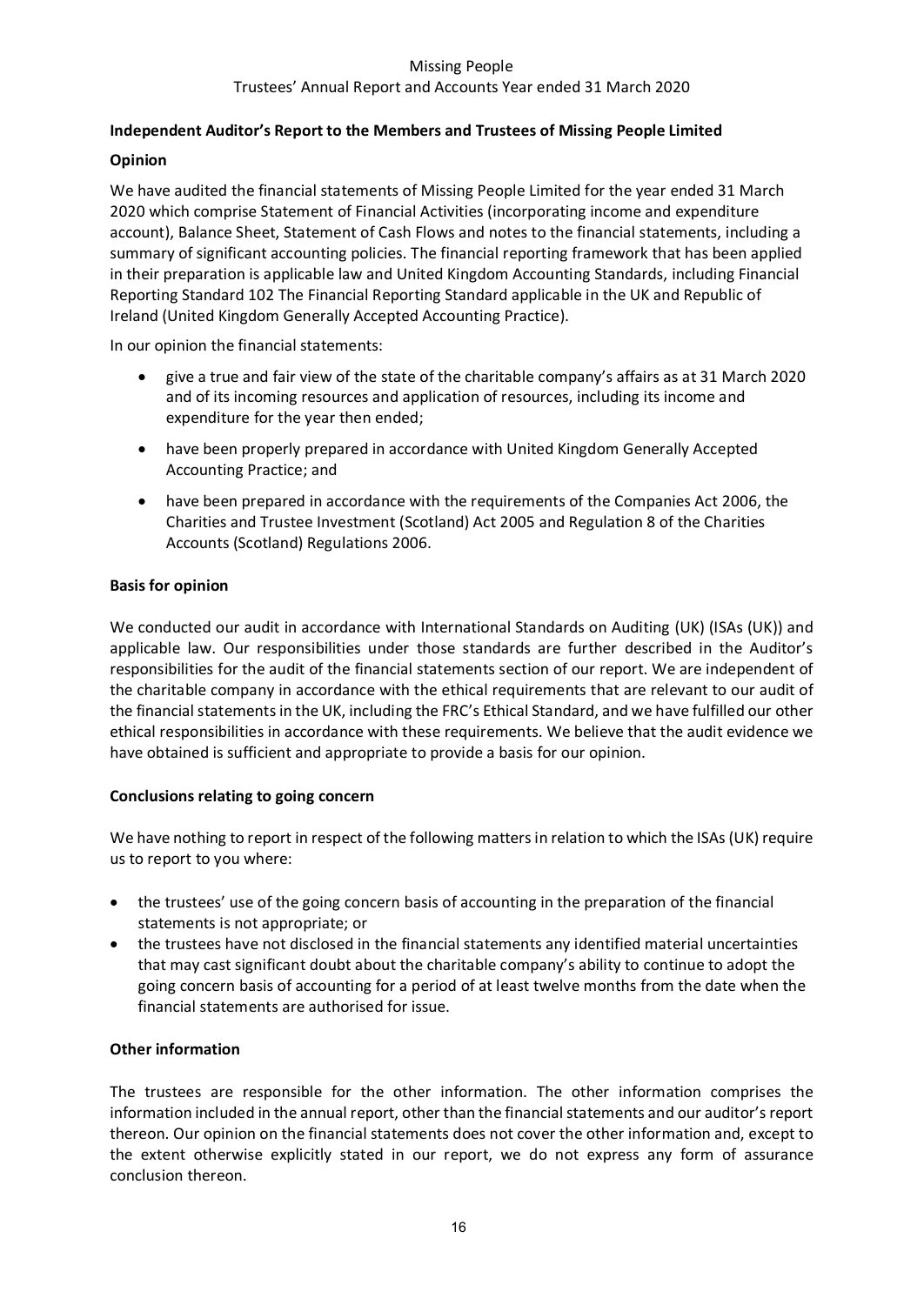#### Trustees' Annual Report and Accounts Year ended 31 March 2020

In connection with our audit of the financial statements, our responsibility is to read the other information and, in doing so, consider whether the other information is materially inconsistent with the financial statements or our knowledge obtained in the audit or otherwise appears to be materially misstated. If we identify such material inconsistencies or apparent material misstatements, we are required to determine whether there is a material misstatement in the financial statements or a material misstatement of the other information. If, based on the work we have performed, we conclude that there is a material misstatement of this other information, we are required to report that fact.

We have nothing to report in this regard.

#### **Opinions on other matters prescribed by the Companies Act 2006**

In our opinion based on the work undertaken in the course of our audit

- the information given in the trustees' report, which includes the directors' report prepared for the purposes of company law, for the financial year for which the financial statements are prepared is consistent with the financial statements; and
- the directors' report included within the trustees' report have been prepared in accordance with applicable legal requirements.

#### **Matters on which we are required to report by exception**

In light of the knowledge and understanding of the charitable company and its environment obtained in the course of the audit, we have not identified material misstatements in the directors' report included within the trustees' report.

We have nothing to report in respect of the following matters in relation to which the Companies Act 2006 and the Charities Accounts (Scotland) Regulations 2006 require us to report to you if, in our opinion:

- adequate and proper accounting records have not been kept; or
- the financial statements are not in agreement with the accounting records and returns; or
- certain disclosures of trustees' remuneration specified by law are not made; or
- we have not received all the information and explanations we require for our audit.

#### **Responsibilities of trustees**

As explained more fully in the trustees' responsibilities statement set out on page 15 the trustees (who are also the directors of the charitable company for the purposes of company law) are responsible for the preparation of the financial statements and for being satisfied that they give a true and fair view, and for such internal control as the trustees determine is necessary to enable the preparation of financial statements that are free from material misstatement, whether due to fraud or error.

In preparing the financial statements, the trustees are responsible for assessing the charitable company's ability to continue as a going concern, disclosing, as applicable, matters related to going concern and using the going concern basis of accounting unless the trustees either intend to liquidate the charitable company or to cease operations, or have no realistic alternative but to do so.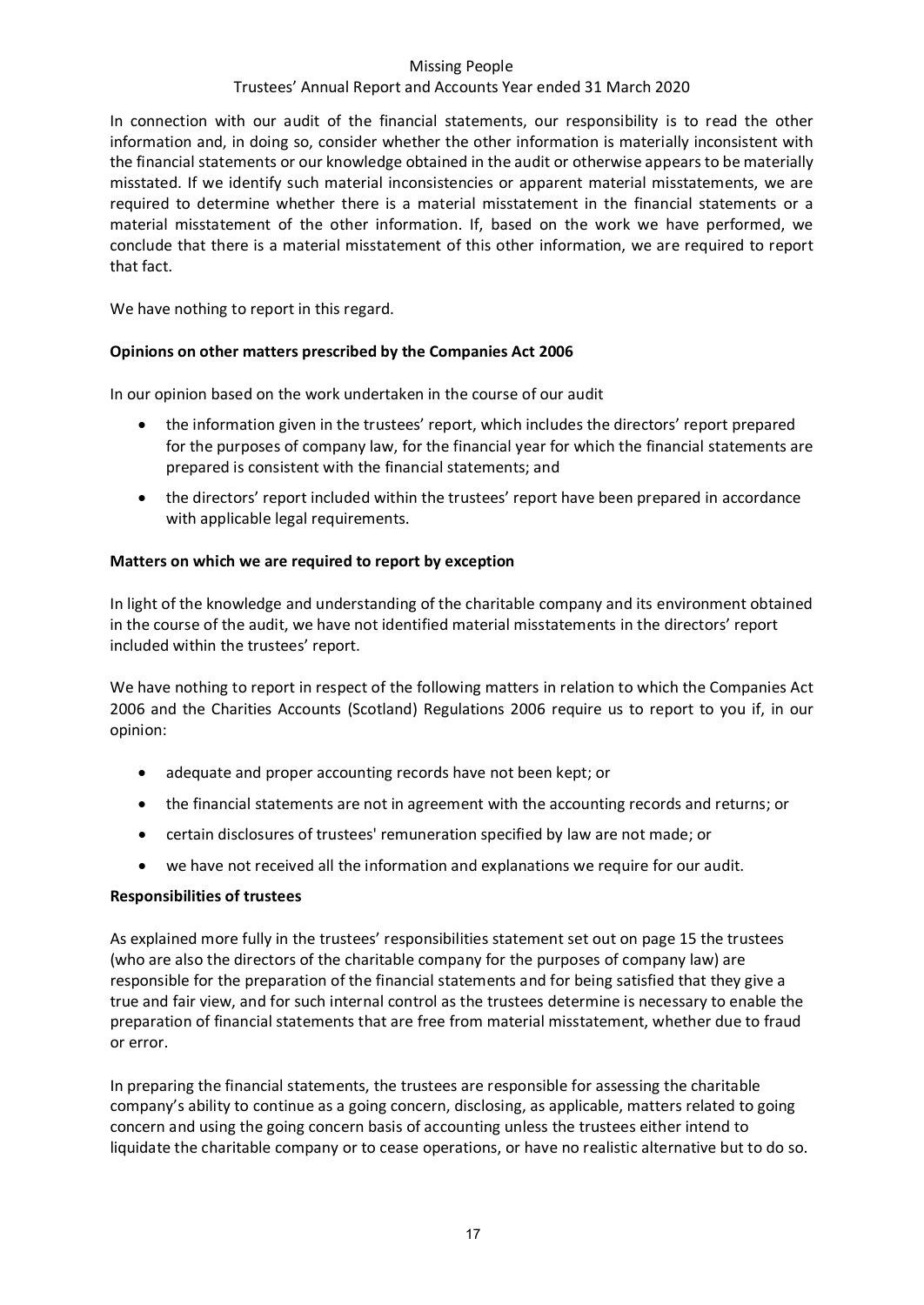#### Trustees' Annual Report and Accounts Year ended 31 March 2020

#### **Auditor's responsibilities for the audit of the financial statements**

We have been appointed as auditor under section 44(1)(c) of the Charities and Trustee Investment (Scotland) Act 2005 and under the Companies Act 2006 and report in accordance with the Acts and relevant regulations made or having effect thereunder.

Our objectives are to obtain reasonable assurance about whether the financial statements as a whole are free from material misstatement, whether due to fraud or error, and to issue an auditor's report that includes our opinion. Reasonable assurance is a high level of assurance, but is not a guarantee that an audit conducted in accordance with ISAs (UK) will always detect a material misstatement when it exists. Misstatements can arise from fraud or error and are considered material if, individually or in the aggregate, they could reasonably be expected to influence the economic decisions of users taken on the basis of these financial statements.

A further description of our responsibilities for the audit of the financial statements is located on the Financial Reporting Council's website at[: www.frc.org.uk/auditorsresponsibilities.](https://www.frc.org.uk/auditorsresponsibilities) This description forms part of our auditor's report.

#### **Use of our report**

This report is made solely to the charitable company's members, as a body, in accordance with Chapter 3 of part 16 of the Companies Act 2006, and to the charitable company's trustees, as a body, in accordance with Regulation 10 of the Charities Accounts (Scotland) Regulations 2006. Our audit work has been undertaken so that we might state to the charitable company's members and trustees those matters we are required to state to them in an auditor's report and for no other purpose. To the fullest extent permitted by law, we do not accept or assume responsibility to anyone other than the charitable company, the charitable company's members as a body and the charitable company's trustees as a body, for our audit work, for this report, or for the opinions we have formed.

Crowe U.K. LLP

**Crowe U.K. LLP**  Statutory Auditor **London** 

**02/11/2020**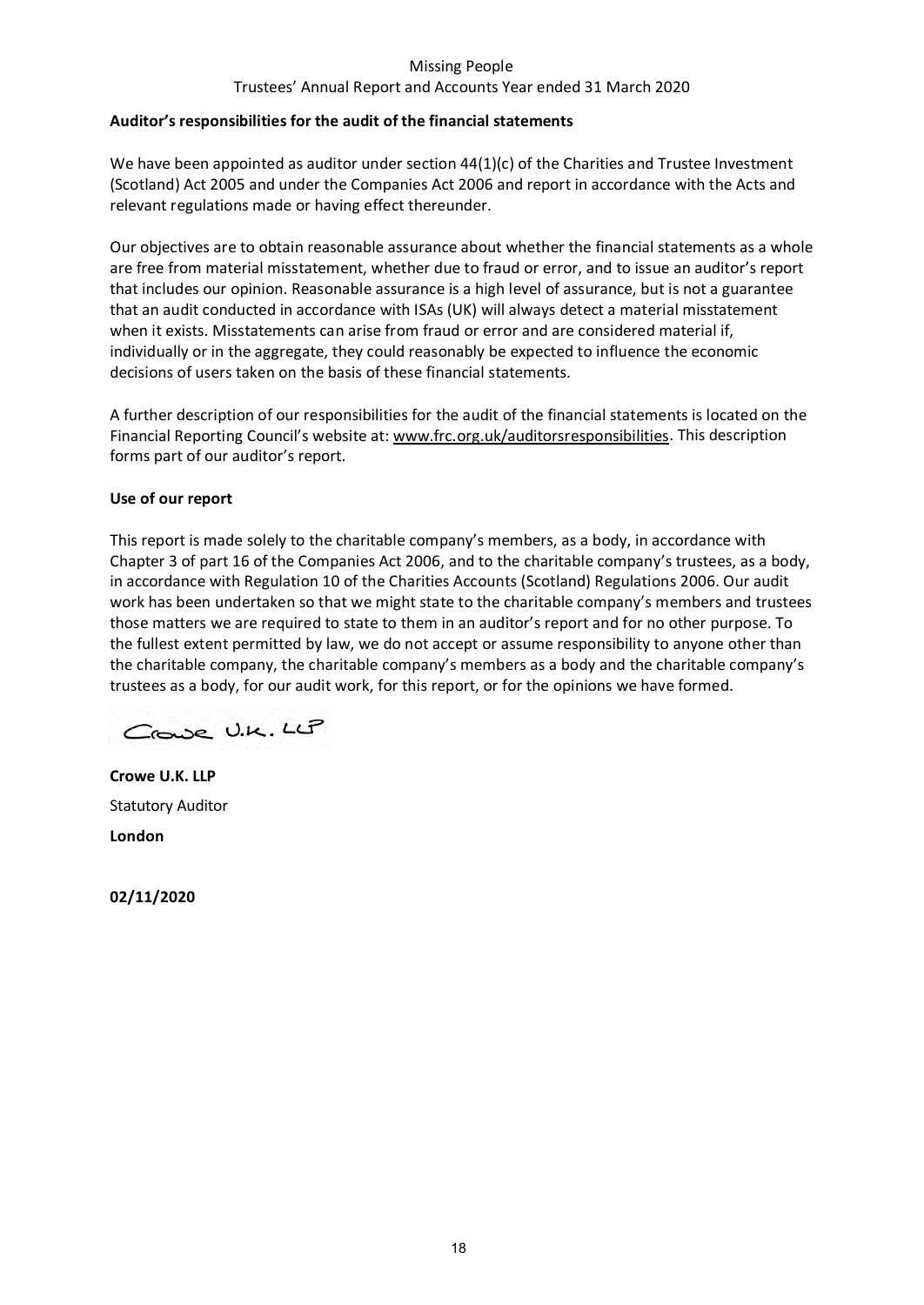#### **Statement of Financial Activities (incorporating an Income and Expenditure Account) for the year ended 31 March 2020**

|                                                           | <b>Note</b> | Unrestricted<br><b>Funds</b><br>2020<br>£ | <b>Restricted</b><br><b>Funds</b><br>2020<br>£ | Total<br><b>Funds</b><br>2020<br>£ | Unrestricted<br><b>Funds</b><br>2019<br>£ | <b>Restricted</b><br><b>Funds</b><br>2019<br>£ | Total<br><b>Funds</b><br>2019<br>£ |
|-----------------------------------------------------------|-------------|-------------------------------------------|------------------------------------------------|------------------------------------|-------------------------------------------|------------------------------------------------|------------------------------------|
| Income:                                                   |             |                                           |                                                |                                    |                                           |                                                |                                    |
| <b>Voluntary Income</b><br>Donations, grants and legacies | 15          | 1,822,156                                 | 1,628,437                                      | 3,450,593                          | 1,759,644                                 | 1,671,582                                      | 3,431,226                          |
| Income from Charitable activities:                        |             |                                           |                                                |                                    |                                           |                                                |                                    |
| Fees and grants for service provision                     |             |                                           | 226,224                                        | 226,224                            |                                           | 212.772                                        | 212,772                            |
| Policy & Research                                         |             |                                           | 30,367                                         | 30,367                             |                                           | 18,419                                         | 18,419                             |
| <b>Income from Investments</b>                            |             | 9,029                                     |                                                | 9,029                              | 7,934                                     |                                                | 7,934                              |
| <b>Total income</b>                                       |             | 1,831,185                                 | 1,885,028                                      | 3,716,213                          | 1,767,578                                 | 1,902,773                                      | 3,670,351                          |
| <b>Expenditure:</b>                                       |             |                                           |                                                |                                    |                                           |                                                |                                    |
| <b>Expenditure on Raising funds</b>                       |             |                                           |                                                |                                    |                                           |                                                |                                    |
| Raising funds                                             |             | 588,248                                   |                                                | 588,248                            | 573,292                                   |                                                | 573,292                            |
| <b>Expenditure on Charitable activities:</b>              |             |                                           |                                                |                                    |                                           |                                                |                                    |
| Service provision                                         |             | 1,375,761                                 | 1,594,270                                      | 2,970,031                          | 892,611                                   | 1,766,854                                      | 2,659,465                          |
| Policy & Research                                         |             | 226,215                                   | 30,367                                         | 256,582                            | 247,816                                   | 18,419                                         | 266,235                            |
| <b>Total Charitable Activities</b>                        |             | 1,601,976                                 | 1,624,637                                      | 3,226,613                          | 1,140,427                                 | 1,785,273                                      | 2,925,700                          |
|                                                           |             |                                           |                                                |                                    |                                           |                                                |                                    |
| <b>Total Expenditure</b>                                  | 4           | 2,190,224                                 | 1,624,637                                      | 3,814,861                          | 1,713,719                                 | 1,785,273                                      | 3,498,992                          |
| Net income and net movement in funds for the year         | 2           | (359,039)                                 | 260,391                                        | (98, 648)                          | 53,859                                    | 117,500                                        | 171,359                            |
| <b>Reconciliation of Funds</b>                            |             |                                           |                                                |                                    |                                           |                                                |                                    |
| Fund balances brought forward at 1 April                  |             | 1,354,587                                 | 117,500                                        | 1,472,087                          | 1,300,728                                 |                                                | 1,300,728                          |
|                                                           |             |                                           |                                                |                                    |                                           |                                                |                                    |
| Balance carried forward at 31 March                       | 16          | 995,548                                   | 377.891                                        | 1,373,439                          | 1,354,587                                 | 117,500                                        | 1,472,087                          |

The notes on pages 22 - 28 form part of these financial statements. All amounts relate to continuing activities. There are no recognised gains or losses other than the net movement in the funds included above.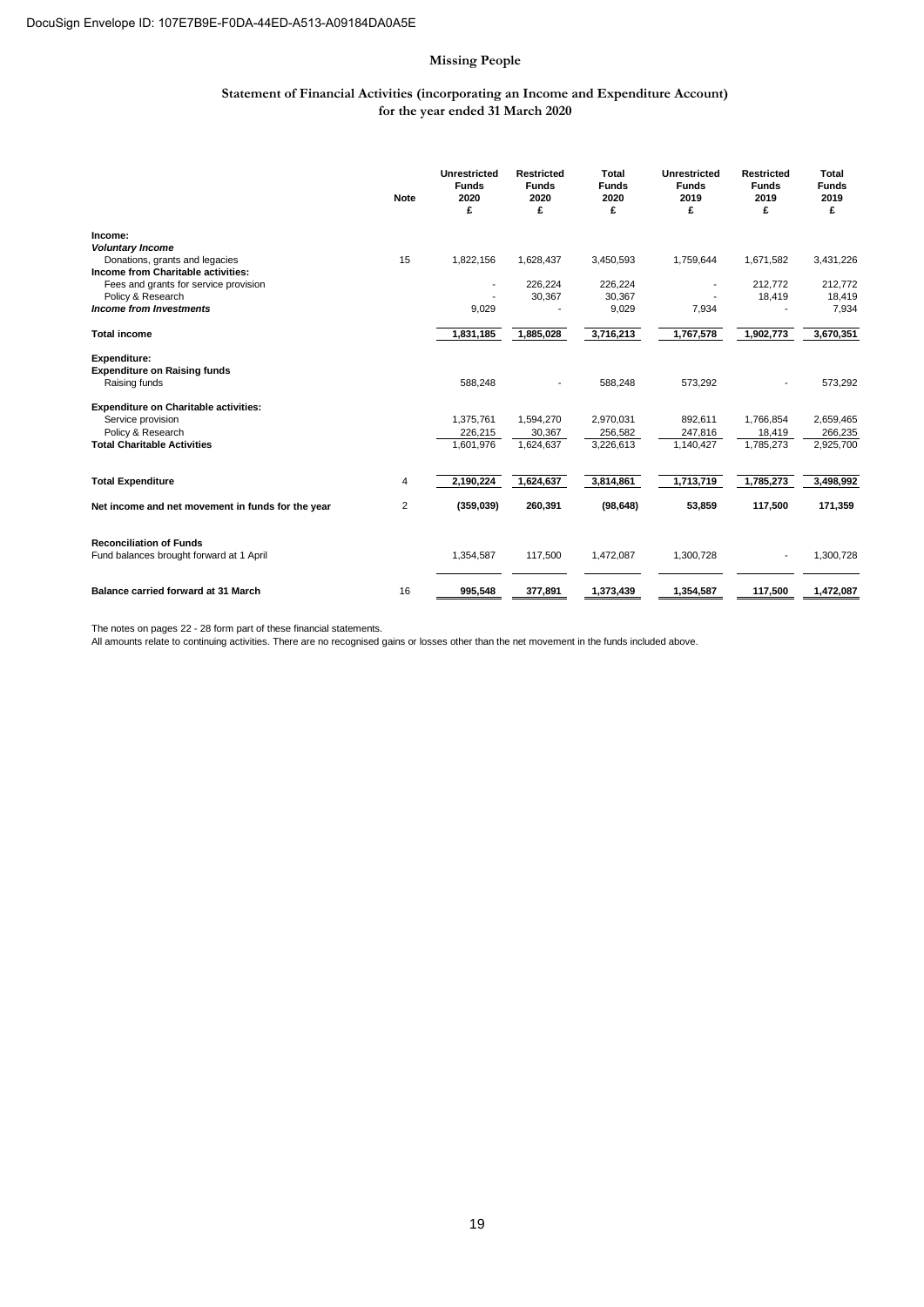#### **Balance Sheet as at 31 March 2020**

#### **Company Registration Number 2814202**

|                                                                     | <b>Note</b> | 2020<br>£                         | 2020<br>£ | 2019<br>£                         | 2019<br>£ |
|---------------------------------------------------------------------|-------------|-----------------------------------|-----------|-----------------------------------|-----------|
| <b>Fixed Assets</b><br>Tangible assets                              | 6           |                                   | 25,030    |                                   | 30,080    |
| <b>Current Assets</b><br><b>Debtors</b><br>Cash at bank and in hand | 8           | 134,537<br>1,609,582<br>1,744,119 |           | 448,900<br>1,418,186<br>1,867,086 |           |
| <b>Creditors: Amounts falling due</b><br>within one year            | 9           | (395, 710)                        |           | (425,079)                         |           |
| <b>Net Current Assets</b>                                           |             |                                   | 1,348,409 |                                   | 1,442,007 |
| <b>Total Assets less Current Liabilities</b>                        |             |                                   | 1,373,439 |                                   | 1,472,087 |
| <b>Net Assets</b>                                                   |             |                                   | 1,373,439 |                                   | 1,472,087 |
| Funds of the charity:                                               |             |                                   |           |                                   |           |
| <b>Unrestricted Funds</b>                                           | 16          |                                   | 995,548   |                                   | 1,354,587 |
| <b>Restricted Funds</b>                                             | 16          |                                   | 377,891   |                                   | 117,500   |
|                                                                     |             |                                   |           |                                   |           |
| <b>Total Funds</b>                                                  |             |                                   | 1,373,439 |                                   | 1,472,087 |

The financial statements were approved and authorised for issue by the Board of Trustees on 29th October 2020and signed on its behalf by:

DocuSigned by: } Justin McLaren - Chair ABD5A8CAAB854E6}. DocuSigned by: Paul Boughton - Treasurer  $\check{\mathbb{A}}$  $\gamma$ 

The notes on pages 22 - 28 form part of these financial statements.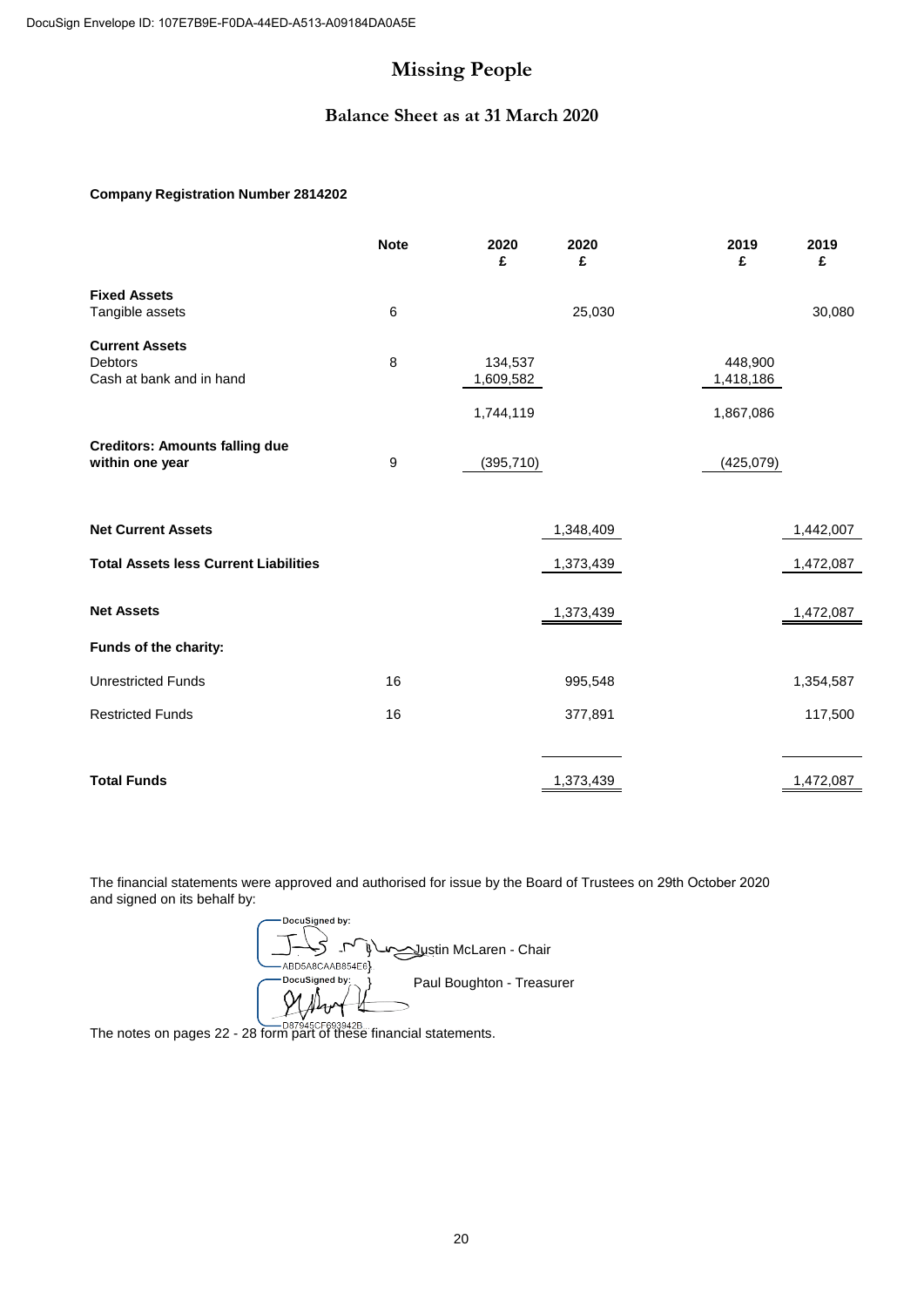# **Statement of Cash Flows for year ended 31 March 2020**

|                                                                                                              | 2020<br>£ | 2019<br>£ |
|--------------------------------------------------------------------------------------------------------------|-----------|-----------|
| Cash flows from operating activities :<br>Net cash provided by (used in) operating activities (see note (a)) | 189,777   | 224,321   |
| Cash flows from investing activities                                                                         |           |           |
| Interest income                                                                                              | 9.029     | 7.934     |
| Purchase of property, plant and equipment                                                                    | (7, 410)  | (32,011)  |
| Net cash provided by (used in) investing activities                                                          | 1,619     | (24, 077) |
| Change in cash and cash equivalents in the reporting period                                                  | 191,396   | 200,244   |
| Cash and cash equivalents at the beginning of the period                                                     | 1,418,186 | 1,217,942 |
| Cash and cash equivalents at the end of the reporting period                                                 | 1.609.582 | 1.418.186 |

| (a) Reconciliation of net income to net cash flow from operating activities |
|-----------------------------------------------------------------------------|
|-----------------------------------------------------------------------------|

|                                                                                                           | 2020<br>£ | 2019      |
|-----------------------------------------------------------------------------------------------------------|-----------|-----------|
| Net income for the reporting period (as per statement of financial activities)<br><b>Adjustments for:</b> | (98, 648) | 171,359   |
| Depreciation charges                                                                                      | 12.460    | 6.140     |
| Interest income                                                                                           | (9,029)   | (7,934)   |
| (Increase)/decrease in debtors                                                                            | 314.363   | (70, 457) |
| Increase/(decrease) in creditors                                                                          | (29, 369) | 125,213   |
| Net cash provided by (used in) operating activities                                                       | 189,777   | 224,321   |

The notes on pages 22 - 28 form part of these financial statements.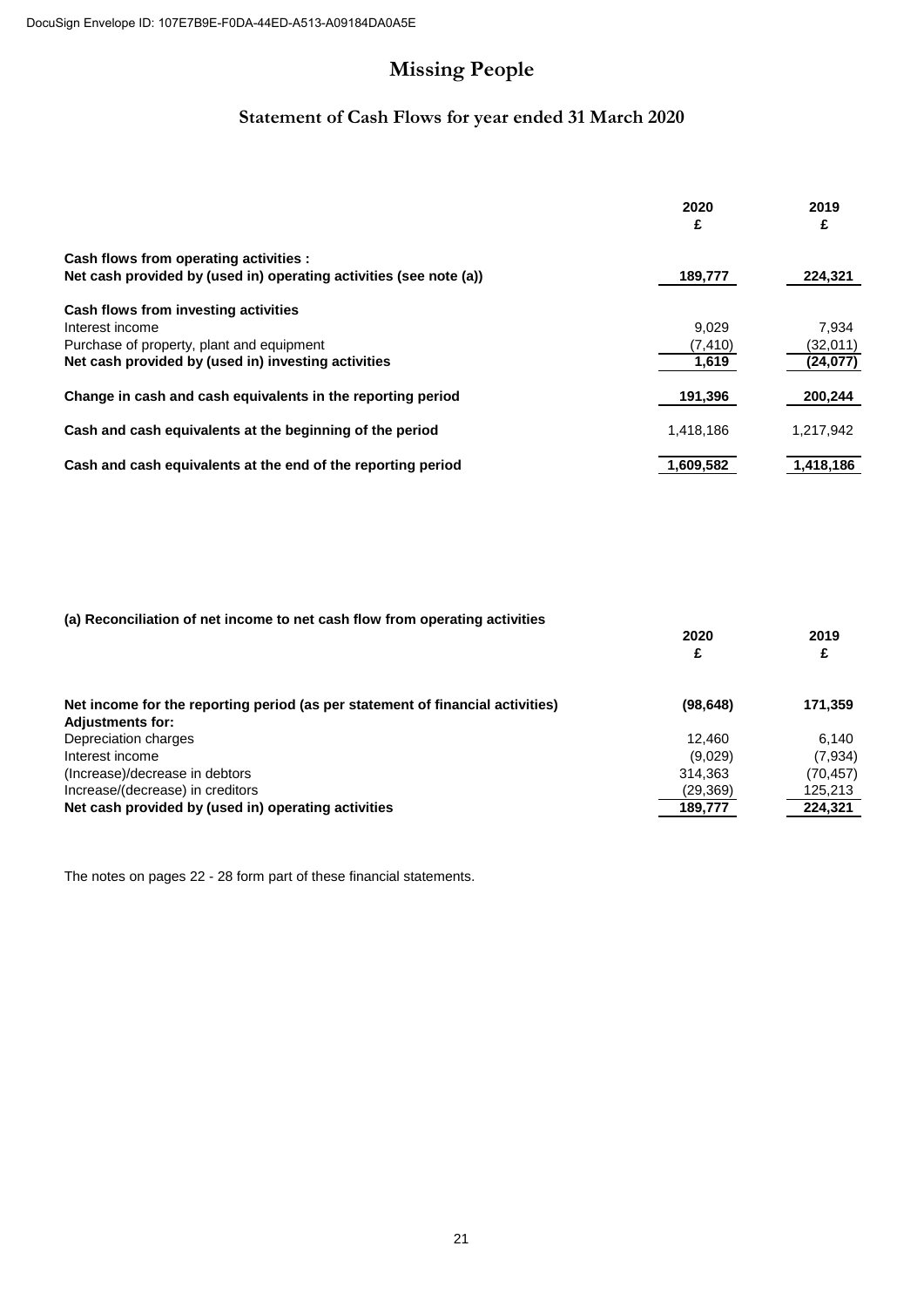#### **Year ended 31 March 2020 Missing People Notes to the Financial Statements**

The principal accounting policies applied in the preparation of the financial statements are as follows:

#### **1 Accounting Policies**

a) Basis of preparation

The financial statements have been prepared in accordance with Accounting and Reporting by Charities: Statement of Recommended Practice applicable to charities preparing their accounts in accordance with the Financial Reporting Standard applicable in the UK and Republic of Ireland (FRS 102) (effective 1 January 2015) - (Charities SORP (FRS 102)), the Financial Reporting Standard applicable in the UK and Republic of Ireland (FRS 102) and the Companies Act 2006.

The Trustees considered various scenarios based on a risk based review of the level of likelihood of various streams of income, and it was considered even if only the highly probable income were to be received Missing People would continue to operate. A financial forecasting model has been prepared for the financial year 2021/22 with revised income forecasts and a break-even budget with underlying cash-flow projections. Therefore the Trustees have concluded on the basis of the analysis above that the adoption of a going concern basis in the preparation of these financial statements is appropriate.

Missing People Limited meets the definition of a public benefit entity under FRS 102. Assets and liabilities are initially recognised at historical cost or transaction value unless otherwise stated in the relevant accounting policy note(s). There are areas of critical estimate or significant judgement that affects the preparation of these financial statements. See note 1(j) for further details.

#### b) Group accounts

The Charity owns the whole of the share capital of Missing Limited. The company was dormant during the year and therefore consolidated accounts are not prepared.

c) Income

All income is recognised once the charity has entitlement to the income, it is probable that the income will be received, and the amount of income receivable can be measured reliably. In particular:

• Grants are accounted for once a formal offer of funding is received, subject to satisfying any performancerelated conditions. In the event that a grant is subject to conditions that require a level of performance before the charity is entitled to the funds, the income is deferred and not recognised until either those conditions are fully met, or the fulfilment of those conditions is wholly within the control of the charity and it is probable that those conditions will be fulfilled in the reporting period;

• For legacies, entitlement is taken as the earlier of the date on which either: the charity is aware that probate has been granted, the estate has been finalised and notification has been made by the executor(s) to the charity that a distribution will be made, or when a distribution is received from the estate. Receipt of a legacy, in whole or in part, is only considered probable when the amount can be measured reliably and the charity has been notified of the executor's intention to make a distribution. Where legacies have been notified to the charity, or the charity is aware of the granting of probate, and the criteria for income recognition have not been met, then the legacy is a treated as a contingent asset and disclosed if material.

• Donations are accounted for on a cash basis. • Deferred income comprises grants which the donor has specified to be used in future accounting periods.

#### d) Expenditure

All expenses are accounted for on an accruals basis. Wherever possible costs are allocated directly to the appropriate activity; other costs common to all activities are apportioned between those activities on the basis of the proportion of staff time spent during each year in connection with each activity.

Cost of Raising Funds comprises costs incurred in inducing people and organisations to contribute financially to the work. This includes the cost of advertising for donations and the staging of special fundraising events.

Expenditure incurred in connection with the specific objects of the charity is included under the heading Charitable Activities.

Support costs, which are the costs of overall direction and administration of each activity, comprising the salary and overhead costs of the central function, are apportioned on the basis of staff costs attributable to each activity.

The irrecoverable element of VAT is included with the item of expense to which it relates.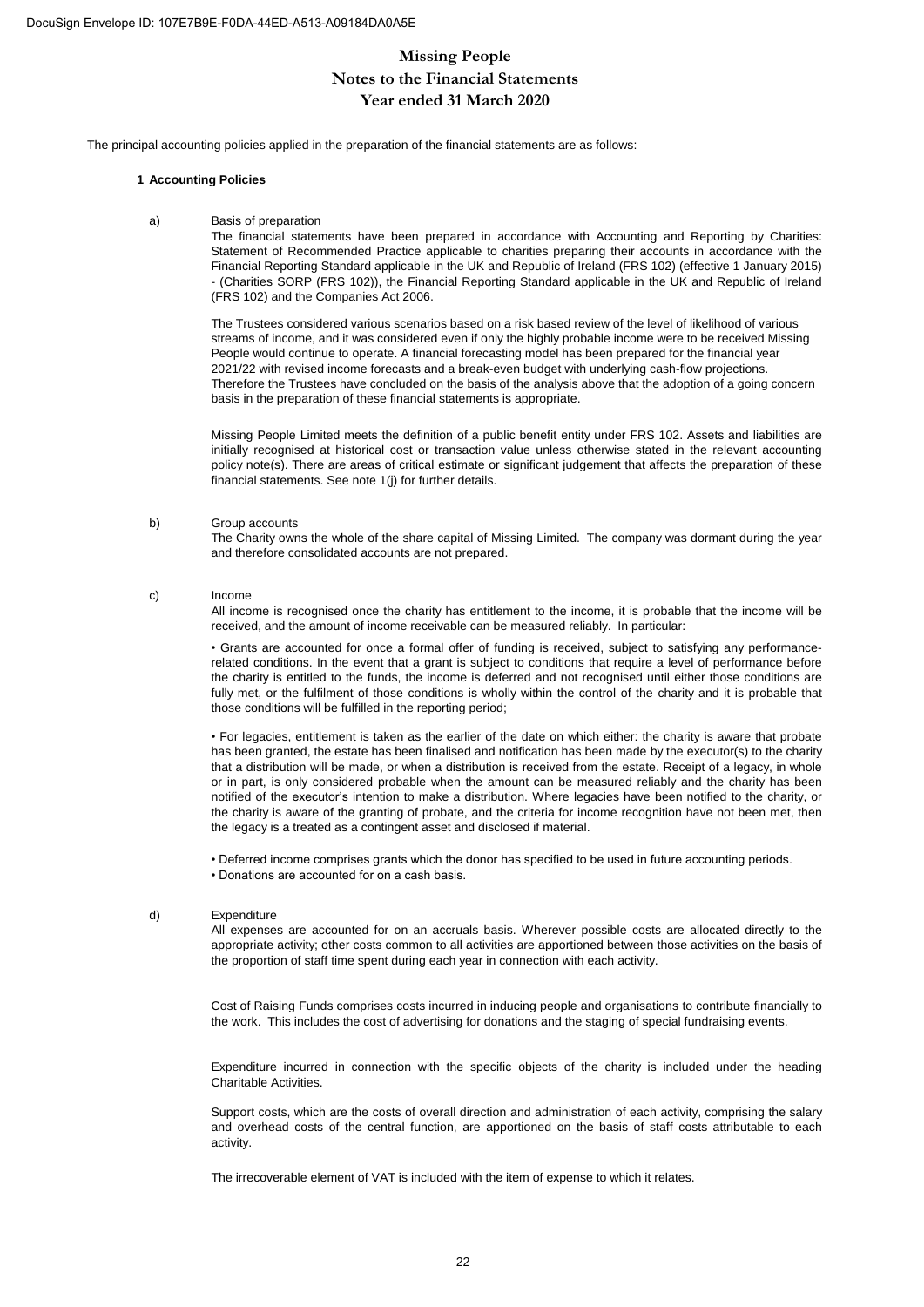# **Missing People Notes to the Financial Statements Year ended 31 March 2020**

#### e) Tangible fixed assets and depreciation

Fixed assets are recorded at cost or, in cases where assets have been donated to the charity, at valuation at the time of donation. All assets acquired for continuing use and costing more than £500 are capitalised.

Provision is made for depreciation on all tangible assets, at rates calculated to write off the asset less estimated residual value over its expected life as follows:

Office Equipment - 25% to 33.33% per annum on a straight line basis

#### f) Funds

*Unrestricted funds* are funds which are available for use at the discretion of the Trustees in furtherance of the general objects of the charity and have not been designated for other purposes.

*Restricted funds* are funds which are to be used in accordance with specific restrictions imposed by donors or which have been raised by the charity for particular purposes.

#### g) Leased assets

Rentals payable under operating leases are charged to the Statement of Financial Activities as incurred.

#### h) Direct taxation

The company is a charity within the meaning of Para 1 Schedule 6 Finance Act 2010. Accordingly the company is potentially exempt from taxation in respect of income within categories covered by Chapter 3 of Part 11 of the Corporation Tax Act 2010 or Section 256 of the Taxation of Chargeable Gains Act 1992, to the extent that such income is applied exclusively to charitable purposes. No tax charge arose in the period.

#### i) Pension

The Charity contributes to a defined contribution group personal pension scheme. The assets of the scheme are held separately from those of the Charity in independently administered funds. The pension cost charge represents contributions payable under the scheme by the Charity to the funds. The Charity has no liability under the scheme other than for the payment of those contributions. Contributions are disclosed in note 3.

#### j) Significant management judgements and key sources of estimation and uncertainty

The preparation of the financial statements requires management to make judgements, estimates and assumptions that affect the application of policies and reported amounts of assets and liabilities, income and expenses. Judgements are necessary when determining the recognition of income as per note 1(c).

Management do not consider there to be any material judgements or estimation and uncertainty requiring disclosure.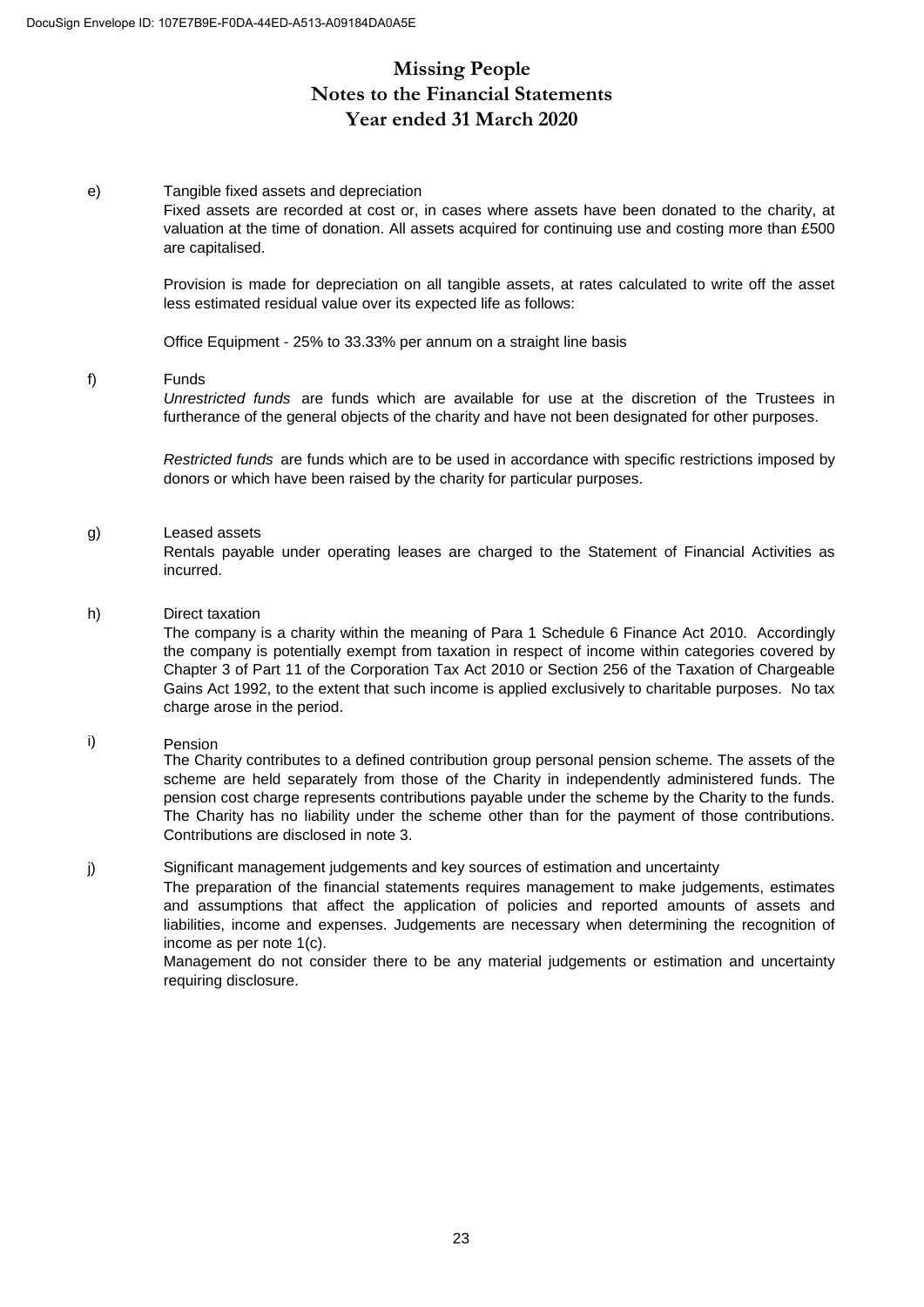# **Missing People Notes to the Financial Statements Year ended 31 March 2020**

#### **2 Income/(Expenditure)**

The net income/(expenditure) for the year are stated after charging:

|                                       | 2020   | 2019   |
|---------------------------------------|--------|--------|
|                                       |        | £      |
| Depreciation on tangible fixed assets | 12.460 | 6,140  |
| Operating leases                      | 1.649  | 1,070  |
| Auditor's remuneration                |        |        |
| Audit services                        | 11.000 | 11.025 |
| Non-audit services                    |        |        |

#### **3 Staff costs**

Staff costs were as follows:

|                              | 2020      | 2019      |
|------------------------------|-----------|-----------|
|                              |           | £         |
| Wages and salaries           | 2,584,817 | 2,304,456 |
| Social Security costs        | 248,276   | 219,700   |
| Pension                      | 125,114   | 108,033   |
| <b>Temporary Staff costs</b> | 18.518    | 73,663    |
|                              | 2,976,725 | 2,705,852 |

One employee earned between £90,001 - £100,000 (2019 between £80,000-£90,000: one) in the year and one between £60,001 - £70,000 (2019: one).

The average weekly number of employees (based on average headcount) during the year was as follows:

|                       | 2020<br>Number | 2019<br>Number |
|-----------------------|----------------|----------------|
| Charitable activities | 84             | 81             |
| Fundraising           | 10             | 9              |
| Governance            |                |                |
|                       | 95             | 91             |

The full time equivalent number of employees (including casual and temporary staff) during the year was 78. (2019: 71)

#### **Trustees' remuneration and related party transactions**

The Trustees neither were paid nor received any emoluments during the year (2019 - nil). Two Trustees were reimbursed £3,234 travel expenses during the year (2019: three Trustees £418).

The key management personnel of the charity comprise the Chief Executive and the directors. The emoluments of the Chief Executive and directors were:

|                                                                                | 2020    | 2019    |  |
|--------------------------------------------------------------------------------|---------|---------|--|
|                                                                                | £.      |         |  |
| Executive directors' emoluments (excluding pension)                            | 354.497 | 370.656 |  |
| Pension contributions                                                          | 13.960  | 16.227  |  |
| The Chief Executive was the highest paid director in 2018/19;                  |         |         |  |
| total remuneration (excl employer's NI and pension contributions) for the year | 98.000  | 88.450  |  |

The Chief Executive is a member of a group personal pension scheme and a contribution of £4,900 (2019: £4,422) was made to the scheme on her behalf. There are no enhanced or special terms that apply to the Chief Executive's pension scheme arrangements.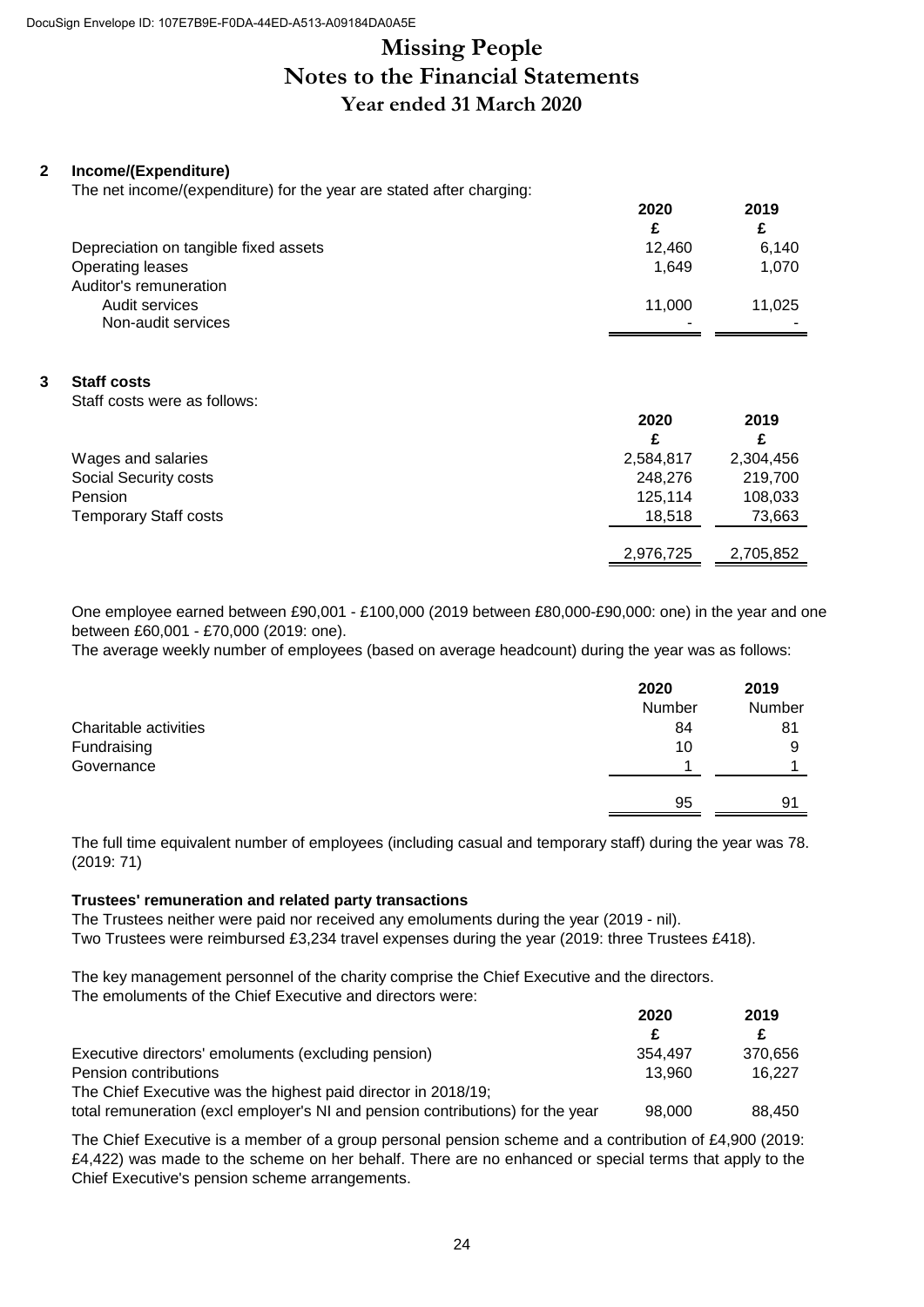# **Missing People Notes to the Financial Statements Year ended 31 March 2020**

#### **4 Analysis of Total Resources Expended**

|                        | <b>Direct Costs</b><br><b>Activities</b><br>£ | <b>Support Costs</b><br>(see note 5)<br>£ | 2020<br><b>Total</b><br>£ | 2019<br><b>Total</b><br>£ |
|------------------------|-----------------------------------------------|-------------------------------------------|---------------------------|---------------------------|
| Charitable Activities: |                                               |                                           |                           |                           |
| Service Provision      | 2,417,679                                     | 552.352                                   | 2,970,031                 | 2,659,465                 |
| Policy & Research      | 202.836                                       | 53.746                                    | 256.582                   | 266,235                   |
| Cost of Raising Funds  | 465.029                                       | 123.219                                   | 588.248                   | 573,292                   |
|                        | 3,085,544                                     | 729.317                                   | 3,814,861                 | 3,498,992                 |

#### **5 Support costs by activity**

|                        | <b>Service</b><br><b>Provision</b> | Policy &<br><b>Research</b> | Cost of<br><b>Raising Funds</b> | 2020<br><b>Total</b><br>£ | 2019<br><b>Total</b><br>£ |
|------------------------|------------------------------------|-----------------------------|---------------------------------|---------------------------|---------------------------|
| Governance             | 39,369                             | 3.401                       | 7.798                           | 50,568                    | 45,111                    |
| Information technology | 103,997                            | 14.979                      | 34,342                          | 153,318                   | 188,989                   |
| Central facilities     | 81,074                             | 7.004                       | 16,057                          | 104,135                   | 106,832                   |
| Finance                | 119.603                            | 10.343                      | 23.712                          | 153,658                   | 150,859                   |
| Human resources        | 113,933                            | 9,843                       | 22,566                          | 146,342                   | 96,807                    |
| Central management     | 94.376                             | 8.176                       | 18.744                          | 121,296                   | 117,591                   |
|                        | 552,352                            | 53,746                      | 123.219                         | 729,317                   | 706,189                   |

Support costs have been allocated on the basis of the charity's accounting policies and identified staff and direct costs for each category.

#### **6 Tangible Fixed Assets**

|                     | <b>Office</b><br><b>Equipment</b><br>£ | <b>Total</b><br>£ |
|---------------------|----------------------------------------|-------------------|
| Cost                |                                        |                   |
| At 1 April 2019     | 101,955                                | 101,955           |
| Additions           | 7,410                                  | 7,410             |
| Disposals           |                                        |                   |
| At 31 March 2020    | 109,365                                | 109,365           |
| <b>Depreciation</b> |                                        |                   |
| At 1 April 2019     | 71,875                                 | 71,875            |
| Charge for year     | 12,460                                 | 12,460            |
| <b>Disposals</b>    |                                        |                   |
| At 31 March 2020    | 84,335                                 | 84,335            |
| Net book value      |                                        |                   |
| At 31 March 2020    | 25,030                                 | 25,030            |
| At 31 March 2019    | 30,080                                 | 30,080            |
|                     |                                        |                   |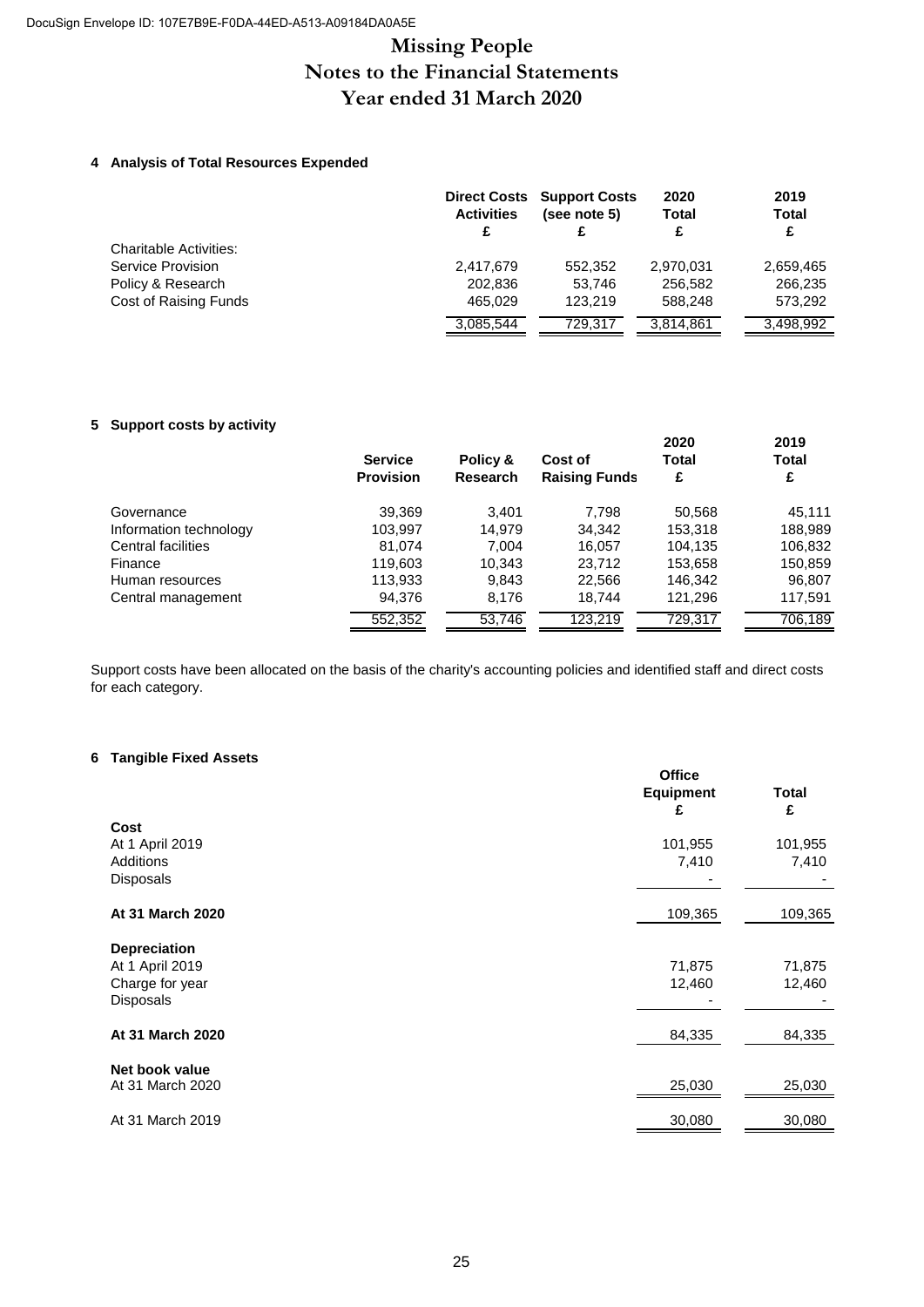# **Missing People Notes to the Financial Statements Year ended 31 March 2020**

#### **7 Subsidiary Company**

The Charity holds two ordinary £1 shares in Missing Ltd, being 100% of the issued share capital. The entire profit of Missing Ltd is paid annually to Missing People under Gift Aid.

#### **Results of Missing Ltd**

|                                                | 2020           | 2019           |
|------------------------------------------------|----------------|----------------|
| <b>PROFIT &amp; LOSS ACCOUNT</b>               | £              | £              |
| Turnover                                       |                |                |
| Cost of sales and administration expenses      |                |                |
| Net profit for the year                        |                |                |
| Amount gift aided to the charity               |                |                |
| <b>Retained in subsidary</b>                   |                |                |
| <b>BALANCE SHEET</b>                           |                |                |
| <b>Debtors</b>                                 | $\mathcal{P}$  | 2              |
| Cash at bank and in hand                       | 204            | 291            |
| Creditors: Amounts falling due within one year | (204)          | (291)          |
| <b>Total net assets</b>                        | 2              | 2              |
| <b>Capital and reserves</b>                    |                |                |
| Called up share capital                        | $\overline{2}$ | $\overline{2}$ |
| Profit and loss account                        |                |                |
|                                                |                | 2              |
|                                                |                |                |

#### **8 Debtors**

|                            | 2020    | 2019    |
|----------------------------|---------|---------|
|                            | £       | £       |
| Accrued income             | 46,484  | 368,894 |
| Prepayments                | 53,093  | 66,903  |
| Other debtors              | 7,646   | 7,197   |
| Trade debtors              | 27,110  | 5,615   |
| Amount due from subsidiary | 204     | 291     |
|                            | 134,537 | 448,900 |

All amounts shown under debtors fall due for payment within one year.

#### **9 Creditors:**

| Amounts falling due within one year   | 2020    | 2019    |  |
|---------------------------------------|---------|---------|--|
|                                       | £       | £       |  |
| Other taxes and social security costs | 66.137  | 60,711  |  |
| Other creditors                       | 118.110 | 83,198  |  |
| Accruals                              | 29,786  | 50,879  |  |
| Deferred Income (Note 10)             | 181,677 | 230,291 |  |
|                                       | 395.710 | 425.079 |  |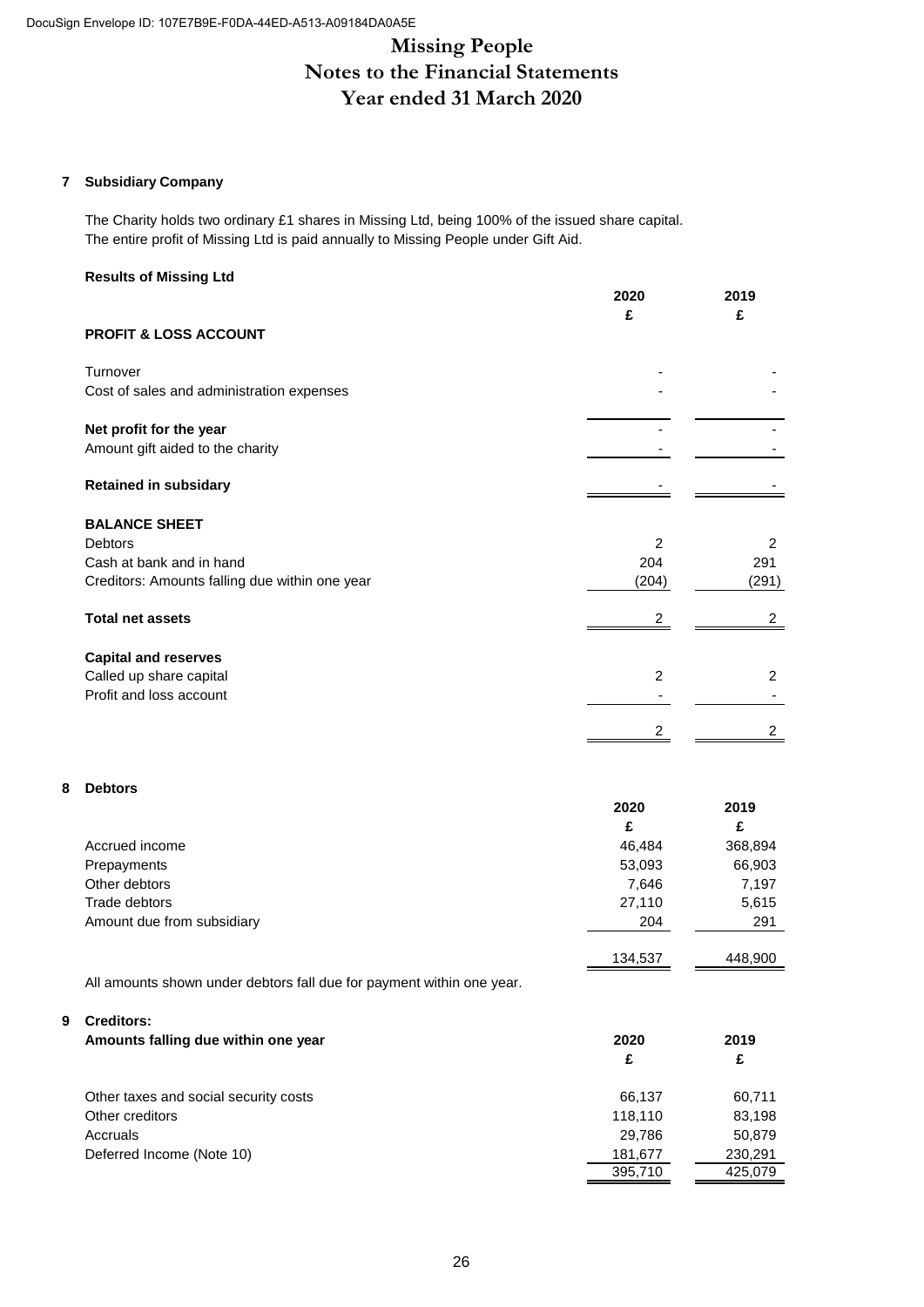# **Missing People Notes to the Financial Statements Year ended 31 March 2020**

| 2020       | 2019<br>£  |
|------------|------------|
| 230.291    | 176.219    |
| (230, 291) | (176, 219) |
| 181,677    | 230,291    |
| 181,677    | 230,291    |
|            |            |

Deferred income comprises grants which the donor has specified to be used in future accounting periods.

#### **11 Leasing Commitments**

At 31 March the Charity had minimum lease commitments under non-cancellable operating leases on office equipment as set out below:

|                                       | 2020<br>£ | 2019<br>£ |
|---------------------------------------|-----------|-----------|
| <b>Operating leases which expire:</b> |           |           |
| Within one year                       | 741       | 685       |
| Between one and five years            | 590       | 737       |
|                                       | 1,331     | .422      |

#### **12 Analysis of Net Assets**

|                          | <b>Tangible</b><br><b>Fixed</b><br><b>Assets</b><br>£ | Bank &<br>Cash<br>£ | <b>Debtors</b><br>£ | <b>Current</b><br>Liabilities<br>£ | Total<br>£ |
|--------------------------|-------------------------------------------------------|---------------------|---------------------|------------------------------------|------------|
| Year ended 31 March 2020 |                                                       |                     |                     |                                    |            |
| Restricted               | ۰                                                     | 514,416             | 45,152              | (181, 677)                         | 377,891    |
| Unrestricted             | 25,030                                                | 1,095,166           | 89,385              | (214, 033)                         | 995,548    |
|                          | 25,030                                                | 1,609,582           | 134,537             | (395, 710)                         | 1,373,439  |
|                          |                                                       |                     |                     |                                    |            |

#### **Year ended 31 March 2019**

| Restricted   | -      | 9.820     | 220,471 | (230,291) | $\overline{\phantom{a}}$ |
|--------------|--------|-----------|---------|-----------|--------------------------|
| Unrestricted | 30,080 | ,408,366  | 228,429 | (194,788) | ,472,087                 |
|              | 30,080 | 1.418.186 | 448,900 | (425,079) | 472،087,                 |

#### **13 Ultimate Controlling Party**

The Directors listed in the Trustees' Report are the ultimate controlling parties being members of the company.

All Charity policies and executive decisions are determined by the Trustees. The day to day running of the charitable company has been delegated to the Chief Executive and Directors.

#### **14 Related Party Transactions**

There were no transactions with related parties during the year other than with the subsidiary company as set out in Note 7 (2019: none).